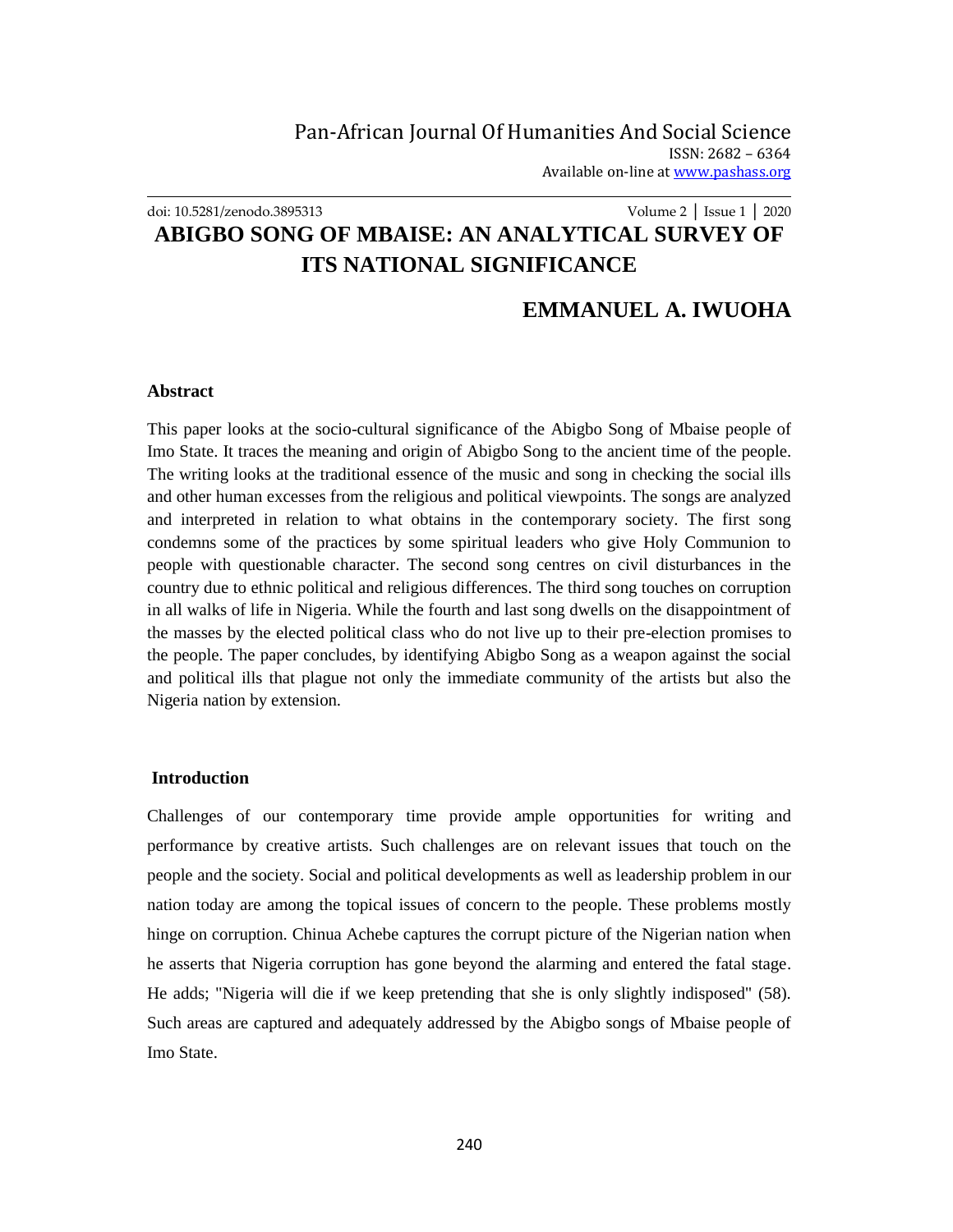#### **Meaning and Origin of Abigbo Music/Song**

The word 'Abigbo' means "abu Igbo" in Igbo language, which means "Igbo song". "Abigbo" is the traditional music of Mbaise people of Imo State of Nigeria. The origin of the music is traced to the ancient time of the ancestors. Information collected from Mr. Linus Amadi of Egberede na Eziala in Umunneato autonomous community in Aboh Mbaise LGA, holds that Abigbo music came into being in Mbaise to check the evil practices by people in the community, by exposing the perpetrators of such evils and condemning such through songs. This is achieved through the songs' identification and condemnation of people who engage in such evil acts which the society abhors. Such detestable behaviours in the community captured and condemned in Abigbo songs include stealing, poisoning, murder, incest, adultery, raping and other anti-social acts identified among the citizens.

Robert Onuoha of Umunneato autonomous community Mbaise, in his own historical account on Abigbo music in Mbaise says the content of the song and music is historical and satirical, and cuts across religious, cultural, political and social boundaries. The Abigbo group, he asserts, picks its information from what goes on in the society at the political, social and religious levels. The essence is to inform people of what is happening in the society- the social ills, with a view to stopping them. Defining 'folk music' as an "expression of a group of kindred people bound together by ties of race, language, religion or custom", Leon Dallin finds in the music composition, songs and dances originating from the common people (287). He posits that songs are on mundance phases of everyday life with genuine texts not foreign to the genre. Abigbo song originates from the Mbaise people of the rural area.

Onuoha says a lot of lessons are learnt from Abigbo songs, some of which are direct and some in the form of satire. The wordings of the songs are so coined that they look idiomatic. The composition of the song may be full or half way for listeners to take judgment. They may start a story and leave it half way expecting listeners to complete it. For instance, the song may start to tell the story of politicians destroying the society, without mentioning names. At the end of the song they may hang it and say: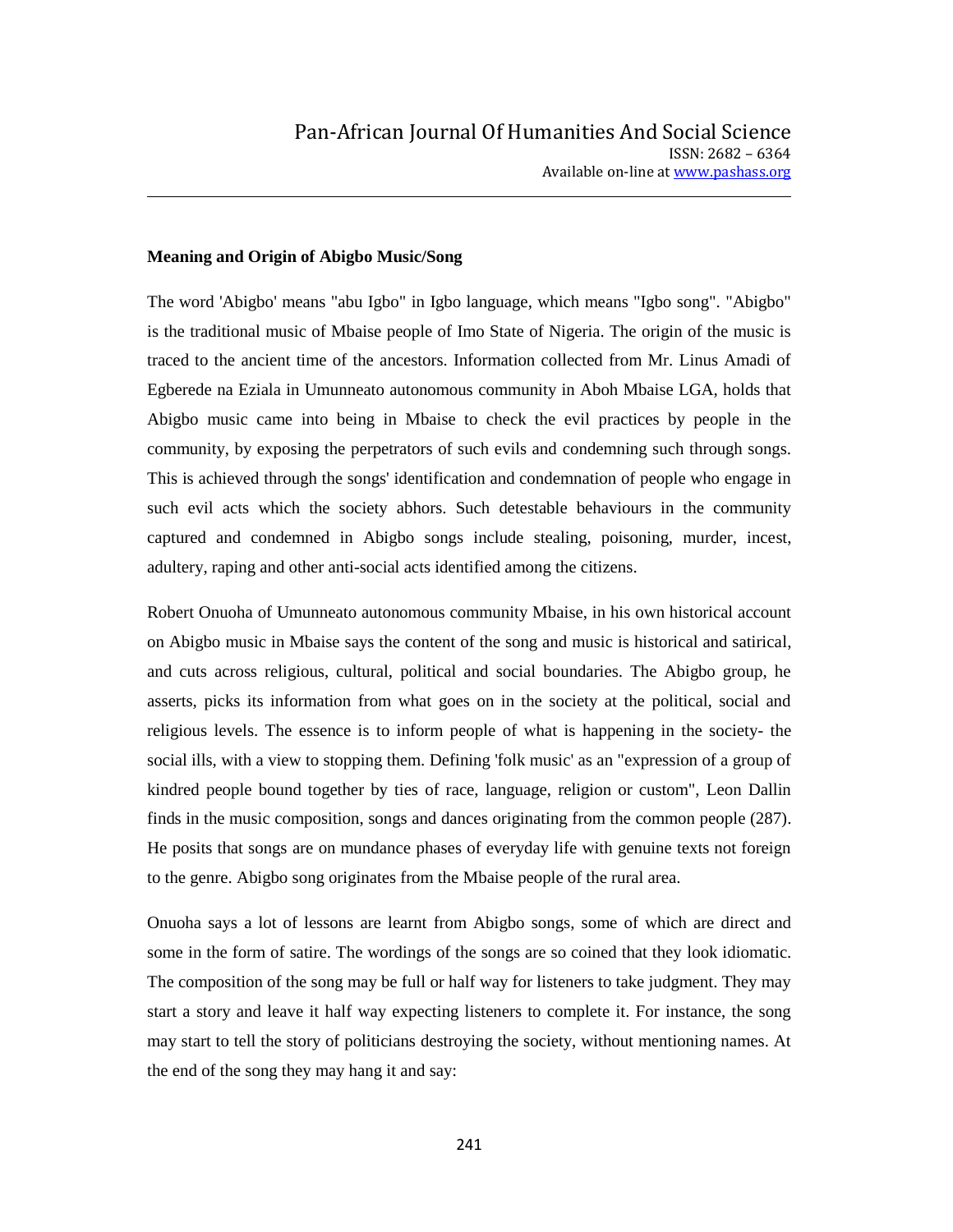"nde anyi kagha amarala"

"those we are referring to know"

The song may begin with a statement like:

A.

"Enwere kweshon anyi na-aju"

"there is a question we are asking"

The above lines entertain the public by creating a scene of capturing the attention of the audience especially when they want to draw an analogy between what happened before and what is happening at present. For instance, what is the difference between "Ochichi Mbakwe" and "Ochichi di ugbu a"- the government of Mbakwe then and the present government in Imo State? The song states and compares the achievements of the previous governors and the present. Such statements leave the audience listeners with food for thought.

Abigbo songs are satirical in nature. Hugh Holman explains satire as a literary technique which combines a critical attitude with humour and intelligence with a view to correcting and improving humanity. "The New Encyclopedia Britannica" defines satire as "a poem in which wickedness or folly is censured". It adds that satire exists when wit is used in exposing something foolish or vicious to criticism whether in song or sermon, in painting or political debate on television or in the movies (173). J. A. Pope in Cuddon (2014) sees a satirist as a "self appointed guardian of standards and ideals of morals as well as aesthetic values". As a satirist, he writes corrects and ridicules the "follies and vices of society" by bringing "contempt and derision upon aberration from a desirable and civilized norm" (832).

F.U. Chima traces the origin of satirical songs in Africa to the early stages of man when he used it to check his fellows on matters that deserve "strict obedience to the societal norms". Satirical works therefore, serve the important purpose of making the people live in conformity with the norms of the society for good social relationship to exist among the people.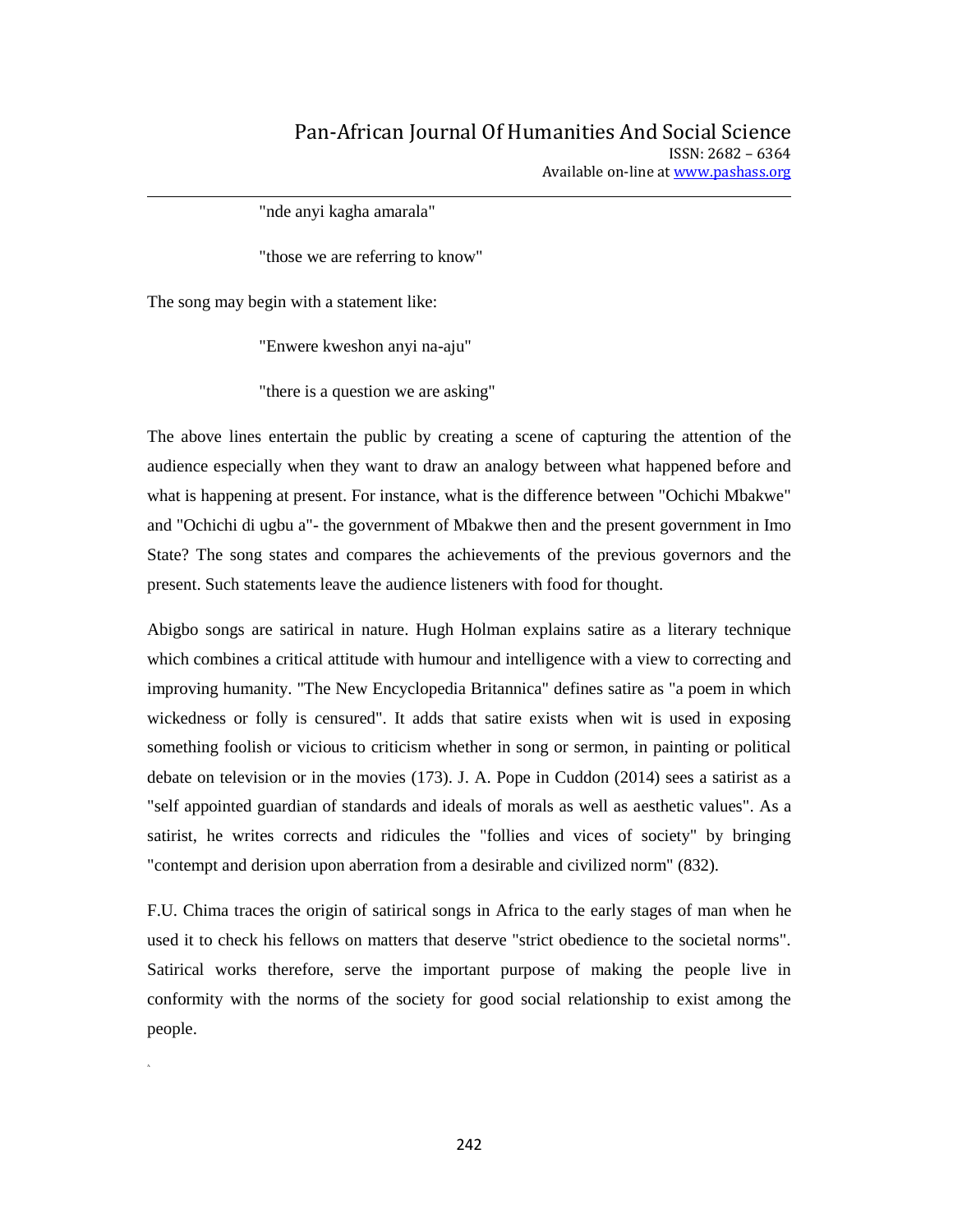Some Abigbo songs visit the area of students' behaviour in academic institutions of learning by alerting parents of what happens in the institutions, such as; students indulging in cultism, exam malpractice, indecent dressing, sexual immorality, pre-marital pregnancy and other vices, with a view to informing parents to watch out.

The song may centre on married women who starve their husbands. The song alerts men to watch when they see such signs. For instance a song praises hoteliers and fast-food dealers for coming into rescue of the men who are suffering in the hands of their wives. Abigbo song advises such men to go out and eat in the fast-food centres.

At government level, Abigbo captures the unequal distribution/provision of government amenities to the people by the politicians in power who tend to be lopsided in providing the necessary facilities to the citizens. Here we note the continuity between traditional political poetry and poetry of modern politics in which Ruth Finnegan sees poetry serving as pressure to "those in authority" and being used to "comment on local politics". (273). The songs bring such ugly practices by the ruling politicians to public knowledge for reaction by those neglected. Issues of marginalization and unfulfilled pre-election promises by ruling politicians are addressed by songs in this discourse.

Abigbo traditional music group is composed of only male members from the age of twelve years and above. The music instruments are: Ekwe (slit), Ogwe (long drum), Nkelebe (small drum) Oyo (Maraccas) and whistle. The combination of sounds produced by the above instruments produces a rhythm. While the song goes on, there is a soft music at the background. At the end of the message, there is a full grown dance and dancers follow the rhythm of the music. The song is tuned first by one person and the response comes after the tuning, by the entire dancers.

#### **Statement of the Problem**

The areas of Oral literature and Igbo studies have not received adequate attention from students and researchers at both the undergraduate and graduate levels. This fact urges the researcher to move into this seemingly neglected area for exploration to unearth the academic materials for study in the area. This is to stimulate the interest of would be researchers to do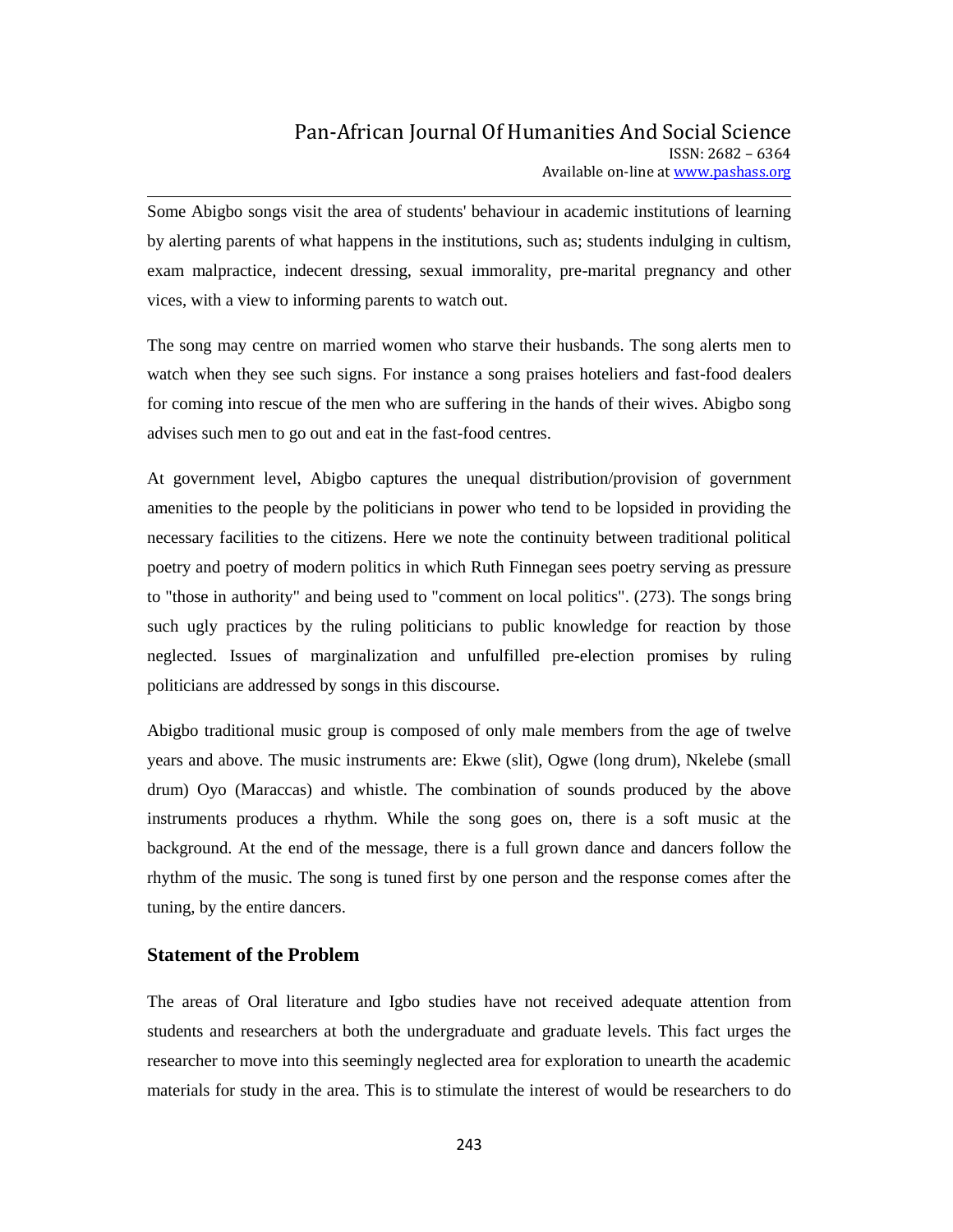their studies in the area of Oral literature. Some students attribute their failure to research in Oral literature to lack of materials in the area. This study is undertaken as a step to providing some of the needed academic materials for students to access for writing. Some people erroneously believe that the Igbo and African people have nothing positive to contribute for the benefit and advancement of the society in terms of culture. Our study here is aimed at proving such people wrong through Abigbo renditions and how such can profer solution to social, political and religious problems in our country for the emergence of a better society and nation. Social vices in our society today have threatened human existence. Abigbo song addresses such vices with a view to effecting a positive change in the society.

#### **Significance of the Study**

This study is significant because it addresses the major social, political and religious problems of the society with a devastating attack on "corruption'' which has eaten deep into the fabrics of our society. It helps to reduce or eradicate the social ills in the locality and nation. Our study on Abigbo is significant because Abigbo songs check the excesses of our spiritual and political leaders, and bring them to order. The songs are worth studying because they aim at appealling to the conscience of the nation's citizens to change for better. The study will set the Nigerian citizens free from corruption and other social ills.

#### **Objectives of the Study**

The objectives of this study include:

- i. To condemn and eradicate evil practices and their perpetrators in the society.
- ii. To have a better society and nation.
- iii. To ensure religious institutions serve the purpose for their establishment.
- Iv. To have true spiritual and secular leaders who are not selfish and materialistic.
- iv. To have selfless and patriotic citizens.
- v. To eradicate evil practices that have plagued our nation.
- vi. To inform people of the social ills within them with a view to eradicating such ills

#### **Scope of the Study**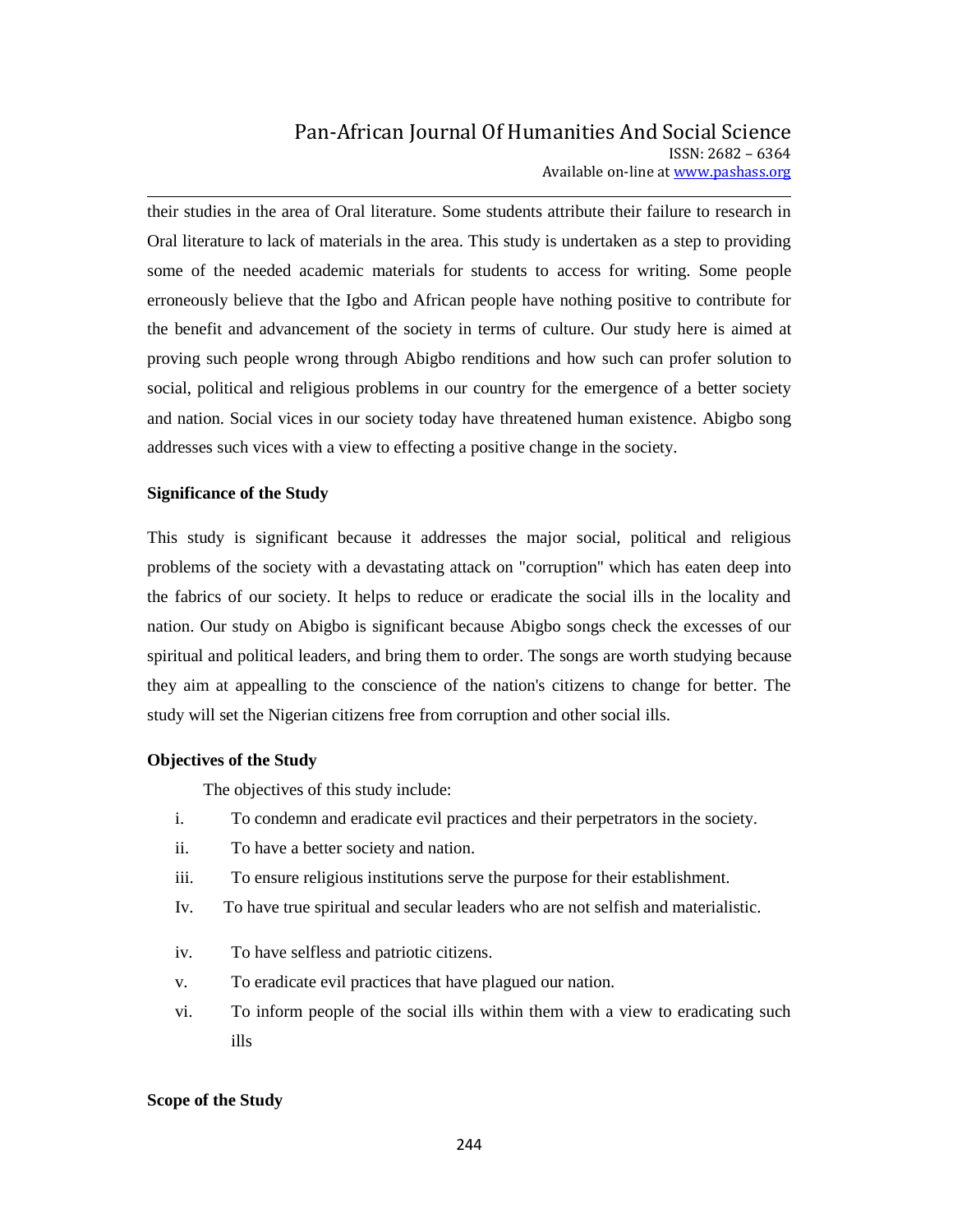This study is focused on the Abigbo traditional song of Mbaise people of Imo State, the analysis of the song and its national significance. All songs presented and analyzed in the context of this study are rendered by only Abigbo group. The interpretation of the songs is in relation to the society or environment within which Abigbo operates and the Nigerian nation by extension.

#### **Review of Related Scholarship**

#### **Theoretical Framework**

Chinyere Nwahunanya sees good literature as one that is capable of librating the society through its expression of observations of fallings of the society. Such literature, Nwahunanya asserts, should "point the way forward in the right direction". (33) This study is anchored on the theory of functionalism. Ashley Grossman identifies this theory with works of Emile Durkheim, whose interest was in how the society will be stable or how social order is possible. Herbert Spencer and Talcott Parsons are among other theorists associated with the functionalist theory. For Grossman, functionalism interprets each segment of the society in relation to how it contributes in the over all stability of the entire society. Durkheim sees society as an organism which each component part plays a vital role in the functioning of the organism.

Abigbo group in her songs plays the necessary role for the realization of a better society and nation.

#### **Conceptual Framework**

The Abigbo songs address religious, social, political and economic issues of concern to the people.

**Religious:** Among songs in this aspect is one which condemns the practices of some of the spiritual leaders of our religious denominations who accord honour in the church to wealthy people with questionable character in order to benefit from them. Such spiritual leaders do this to get material and cash benefits from such people whose means of wealth acquisition are questionable and against religious teaching. Such ugly practices by some religious leaders are condemned in Abigbo songs. Below is one of such songs against priests who give Holy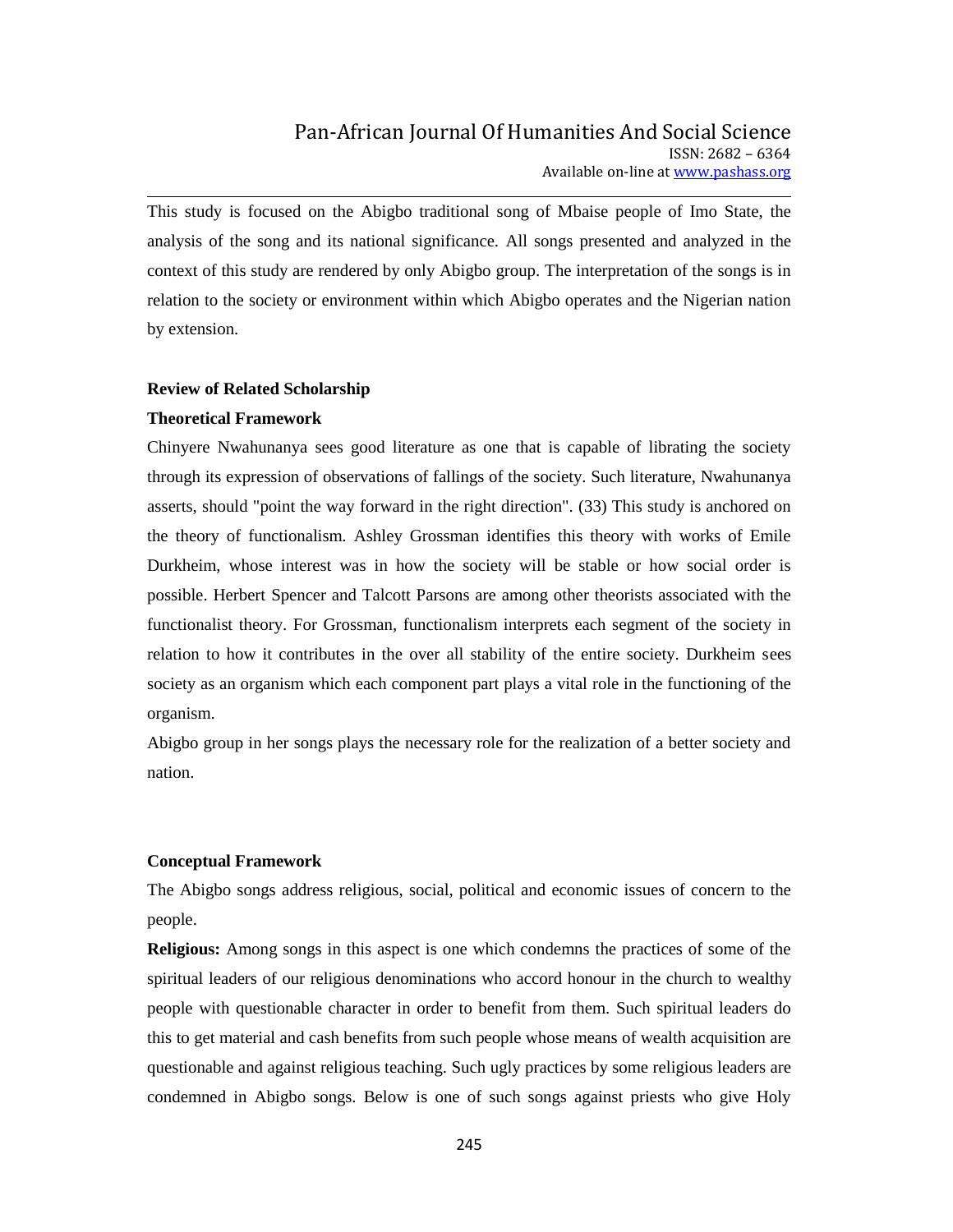Communion to known armed robbers. The song titled "Onye nyere onye Egbe Ujishi Oriri" reads:

"Onye nyere onye Egbe Ujishi oriri",

Onye lere onye egbe ujishi nye ya oriri

O gadu eluigwe o ga-akwusi ohi?

O gakwa izu ihe o huru n'eluigwe

O gakwa izu Chineke ohi n'aka

Ya aburu ihe ga ifu uka n'eluigwe

Onye ohi enwee mmete

Onye huru ya n'uzo m'obu n'ama

Ya gbawa oso

Ka o hapu imechi ama

### **Translation**

"He that gives Holy Communion to an armed robber" He who gives Holy Communion to an armed robber Will he stop robbers from getting to heaven? He will steal whatever he sees in heaven He will steal from the hand of God And that will become a case in heaven Armed robber has no remedy Whoever sees him at home or away Let him run In order not to terminate the lineage.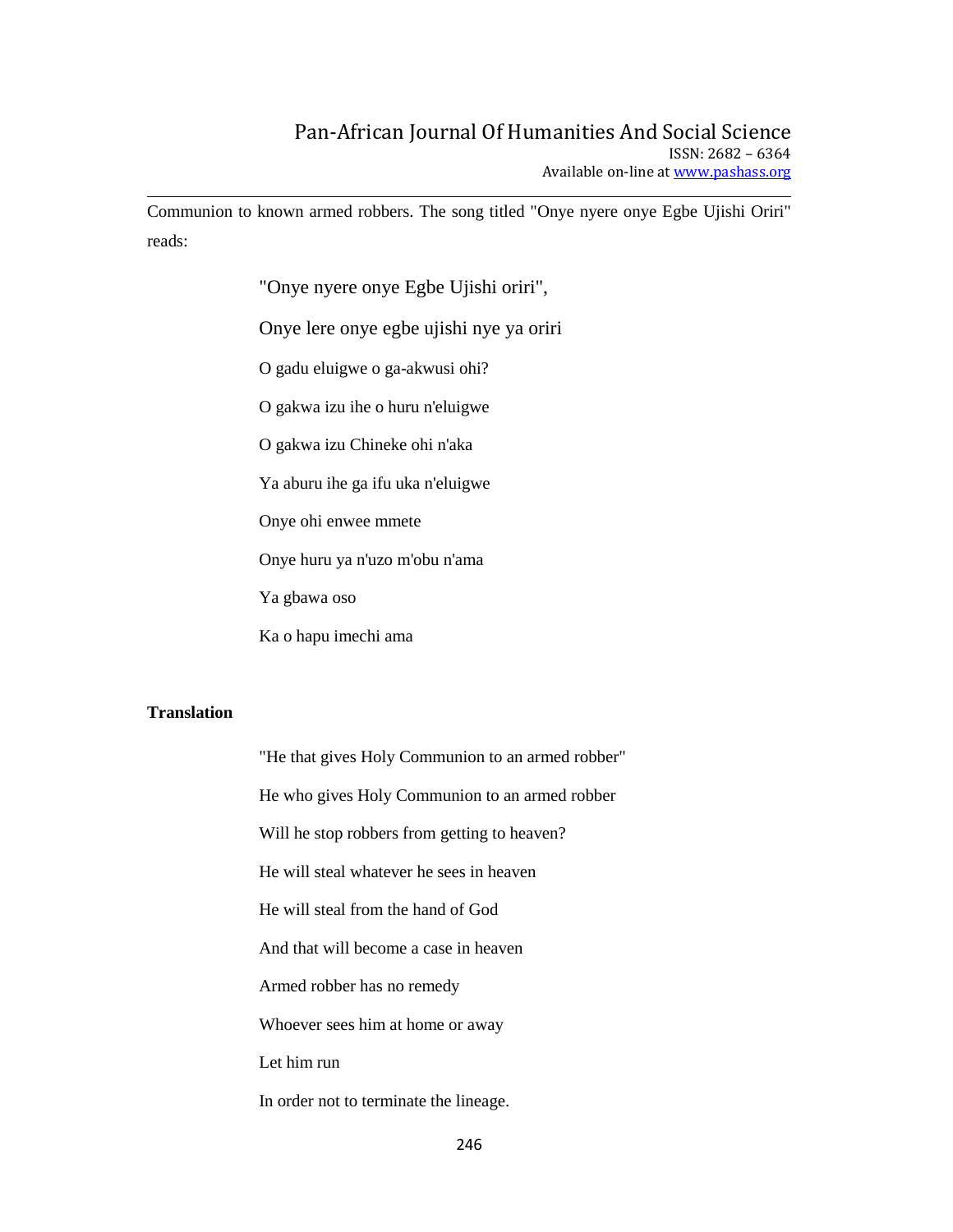The above song condemns the practices of priests who connive at the unchristian practices of some known armed robbers and other wealthy and influential people with dubious character, and give them Holy Communion in their churches. Such spiritual leaders do this to please such people and to get some rewards from them, instead of calling such people to the right track. This ugly practice and failure of the spiritual leaders prompted Wilfred Cartey to assert that the church has defaulted as the director of the ''spiritual and moral well-being" of the people. Cartey extends his argument on the weakness of the church saying that the continued existence of the church as institution indicates the betrayal of the precepts for the foundation of Christianity. (108). The song points to the failure of such spiritual leaders who live contrary to what they preach.

**Political, social and economic:** Various government administrations and people's experience under them are captured in Abigbo songs. Below is one of such songs which commend the administration of the first democratic governor of Imo State, late Chief Sam Mbakwe (1979-1983). The song is titled "Enwere kweshon anyi na-aju"- "there is a question we are asking".

> Enwere kweshon anyi na-aju Onye ga-agara anyi ije ka Mbakwe? Mbakwe ma si ya bu onye Igbo doo ochichi Wetakwara anyi oke n'ochichi Nwa Igbo ga ire nwa Igbo ibe ya Ukwu alola ya. Ya shikwa na mochuari hu ulo anya.

### **Translation**

"There is a question we are asking"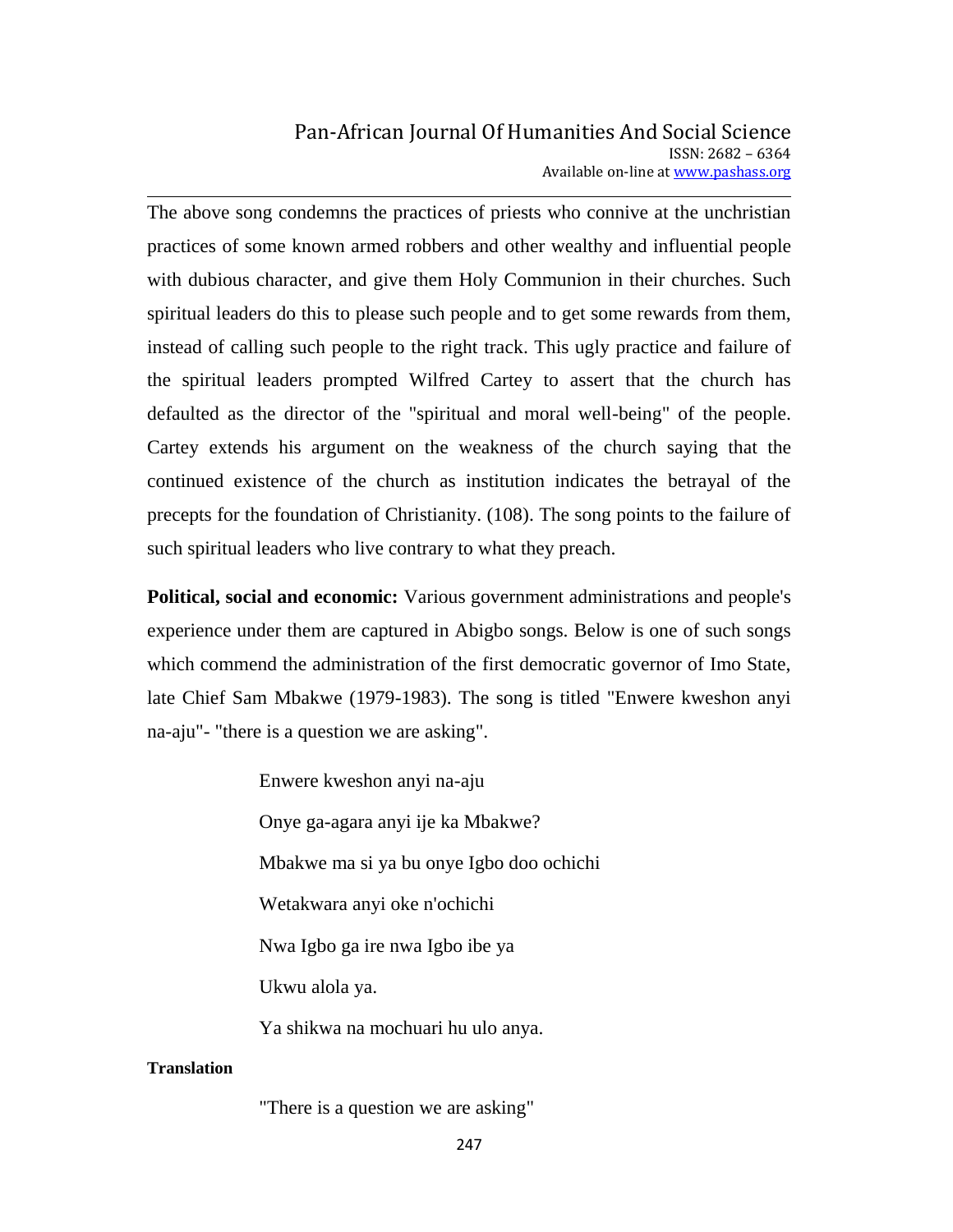There is a question we are asking Who will go for us like Sam Mbakwe? Mbakwe realized his Igbo identity and contested election And brought us share from government Any Igbo citizen who will betray his fellow Igbo citizen May his leg not return from the journey. Let him see the house from the mortuary.

The above song commends the administration of Chief Sam Mbakwe whose achievements as governor in the then old Imo State has never been challenged by any other administration. All Imo governors after Mbakwe, the song implies, who will betray Imo (Igbo) people must die and see their houses as dead corpses brought home from mortuary.

In another satirical song titled "O bu etu anyi ji awu otu"? "Is it how we are to be one or united?," Abigbo song laments on the dispossession of some Nigerians of their belongings by fellow Nigerians and doubts how the nation can move forward as one country, with practices under which peace cannot thrive. The song rendered by Robinson Chukwu reads:

> "O bu etu anyi ji awu otu?" Govumenti chigani O bu etu anyi ji awu otu wa yee? Ajuju anyi juru n'oge mbu 1 si idi n'otu by n'ezi? Ochichi sharia adodiala agha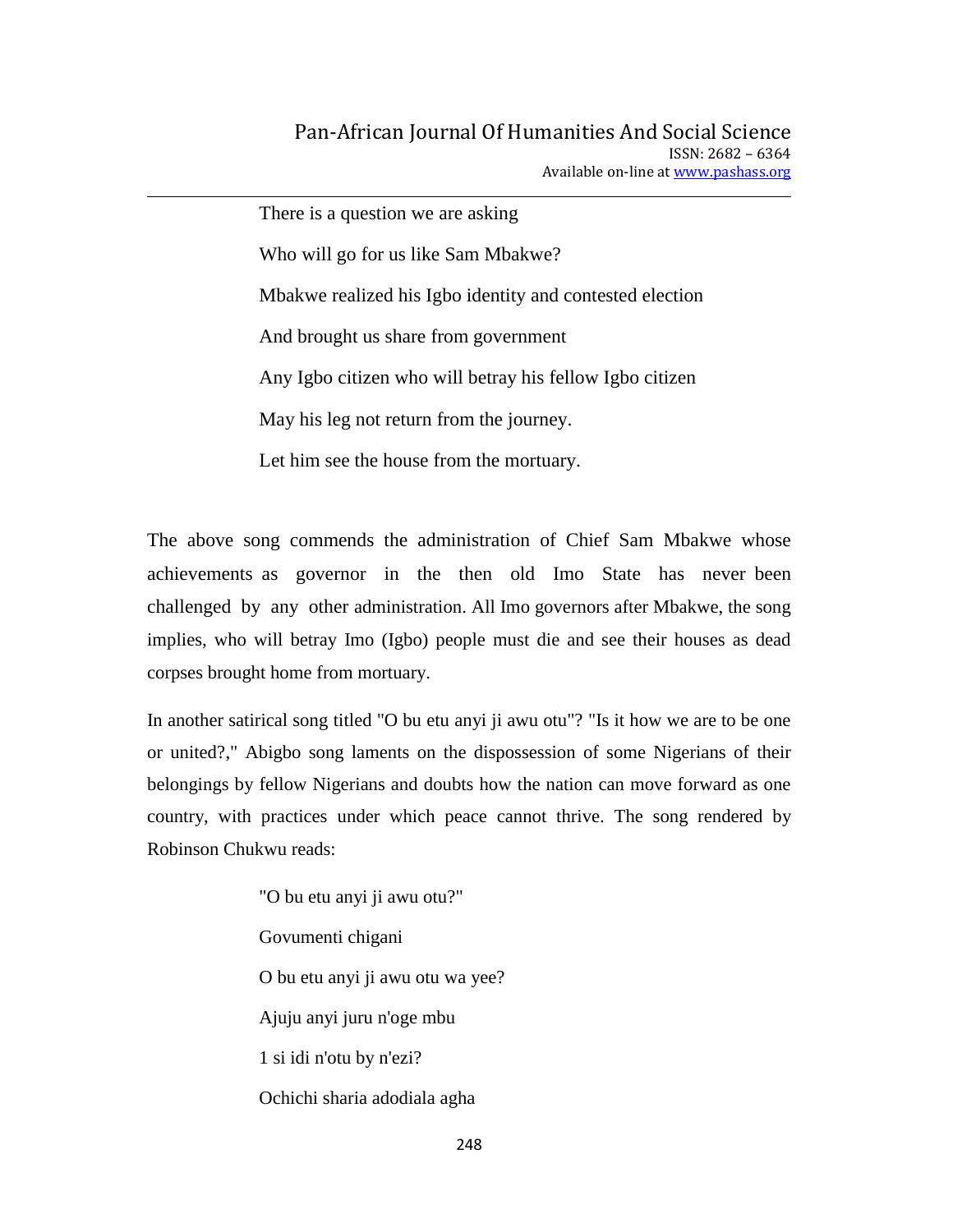Ajuju e ji lee Abigbo kpo ha ugwo. Eluwa lee ... gewe nti anyi juo ha ... Umu anyi gara oku Juo ha ma ha ezuola? Anyi aruchaala ulo ha akushia Any agaala oku ha ebughara O bu etu anyi ji awu otu wa yee ... Anyi lee m'obu lezi? (culled from Emma Ekeocha's M A Thesis) **Translation** "Is it how we are to be one or united?"' The ruling government. Is this how we shall be one or united? The question we asked first time Do you say unity is achievable? The reign of Sharia has caused war The question for which Abigbo is hated. Let the world see ... listen, we ask them... Our children who sojourned for livelihood. Ask them whether they are complete? We have built houses, which they demolished We have acquired wealth, which they confiscated Is this how we shall be one or united ee?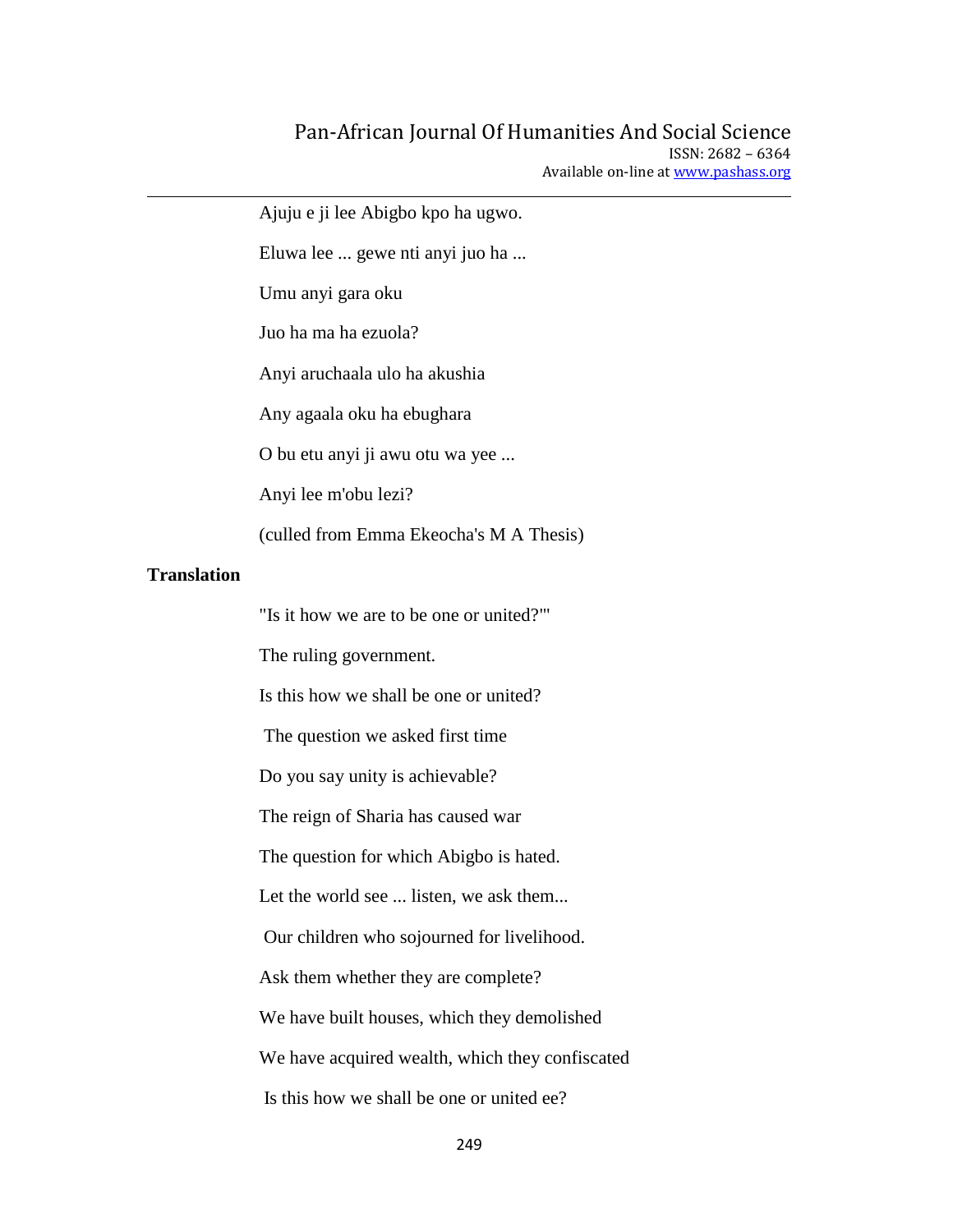Let us see if it is true.

The above song is on the introduction of Sharia and its practices in some parts of our country, Nigeria. Life is unpleasant for non-Moslems especially the Christians and Igbo people who can hardly co-exist with the Moslem on account of religious difference. The enforcement of Moslem religion, Islamic laws and practices on the Christians living within Moslem environment does not augur well but encourages religious and ethnic crisis. Emefiena Ezeani observes this ugly situation of some Nigeria citizens among fellow Nigerians when he asserts; "the phenomenological episode of Igbo hatred seems to be more of a reality than a myth". He cites Abati (2001) as bringing back to memory the periodic killing of the Igbo in the North by the Northern Moslems. Ezeani notes Ralph Uwazurike expressing concern on the killing of more than 5,000 Easterners as a consequence of the "Introduction of the Shaira legal system" in some Nigeria states (163).

Abubakar Tafawa Balewa reminds us of the need for cultivation of ideas that accommodate common understanding among a nation's citizens. Among such ideas he puts forward is the non-imposition of one's self or a country on another person or country (67). Religious difference has often ignited unavoidable disturbances in parts of this country. Such has often led to loss of lives, property and forced citizens to tee their homes. Business set ups, houses and other means of livelihood are abandoned by people forced to move away from their places of business establishments, to save their lives on account of religious and ethnic crisis. There is need for our national government to address properly the remote causes of these incessant national problems.

Frances Ngozi Chukwukere calls on our leaders to encourage functional education capable of assisting in peace building by "curbing hate induced crimes". Ipso facto she makes a clarion call to our national leaders and the government to check not only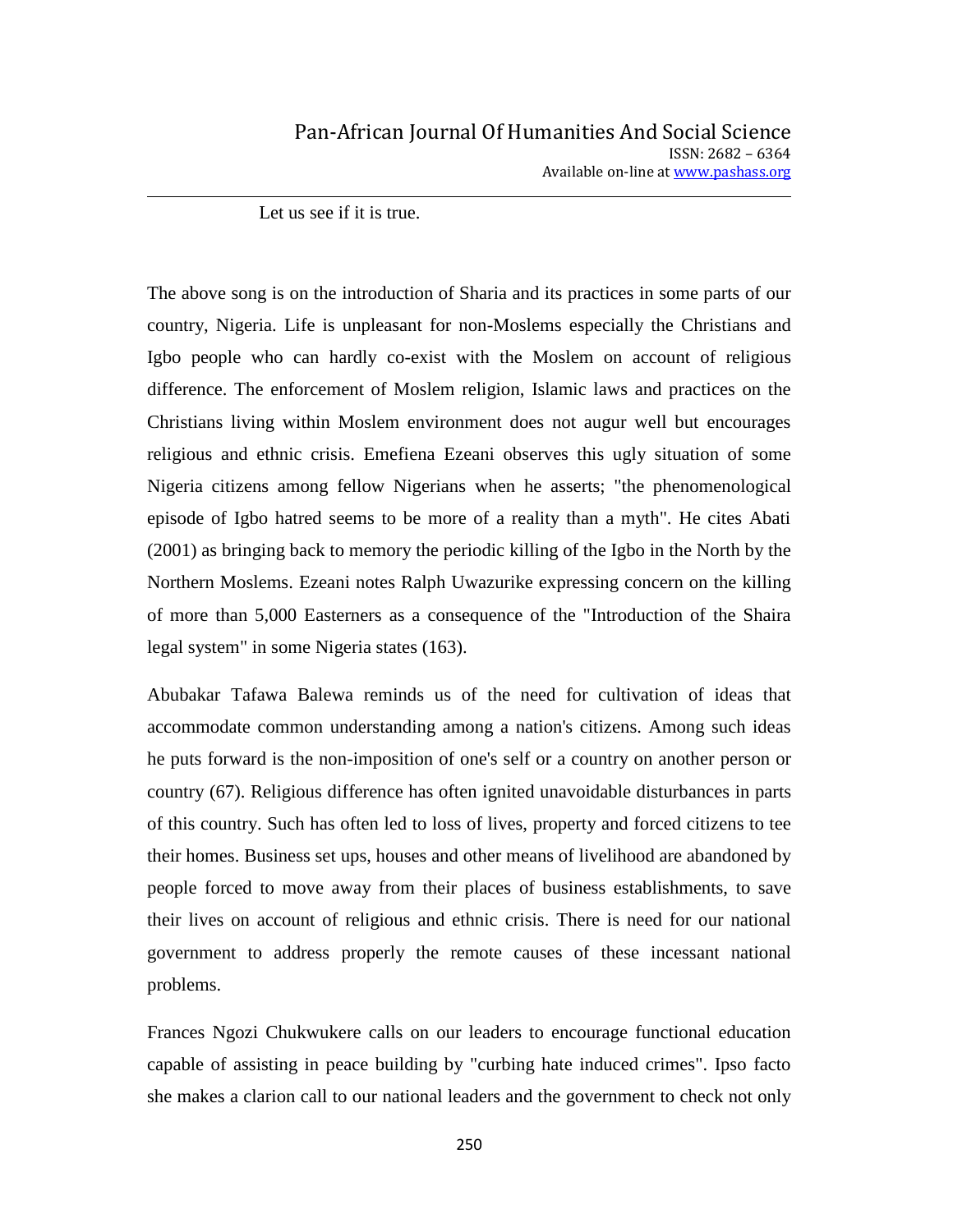hates induced crimes but also utterances and actions by .people, likely to generate breach of peace in the nation. Chukukere includes conducts, violence and "prejudice against a given group or individual" under hate speech that must be curbed by legislative acts. Any form of law, act or utterance likely to incite hatred and violence among groups of people in Nigeria should be seriously discouraged by legislative act and actions taken against the offenders of such provisions.

Abigbo song is made more appreciable by its performing dance group. The song belongs to the African traditional poetry composed by artists described by Tanure Ojaide as "demonstrative poets". The song demonstration realized in performance context, associated with movement and action, fulfills Isidore Okpewho's definition of Performance as "the total act as well as the context or environment involved in the delivery of oral literature" (16).

Themes of serious threat to the society are addressed by the songs. Such themes are of social relevance because if well absorbed by the target audience can liberate our society and set the country moving in the right direction. Chinyere Nwahunanya posits that good literature should liberate the society by expressing observations of society's failings and "point the way forward in the right direction" (338)

Corruption, greed, selfishness and lack of moral discipline which have remained the bane of our society, are among the areas of attack by Abigbo satirical songs. Jasper Onuekwusi upholds such attack on the prevailing anti-social behaviour for a sound moral nation to re-emerge from a society of vices. Such vices with which our nation's citizens are identified, according to Onuekwusi include; bribery, embezzlement, contract inflation, oil bunkering, kidnapping etc (31). The above anti-social acts by Nigerians are articulated in a song titled "Corruption" by Chukwu Robinson. The song reads:

### **Koropshon**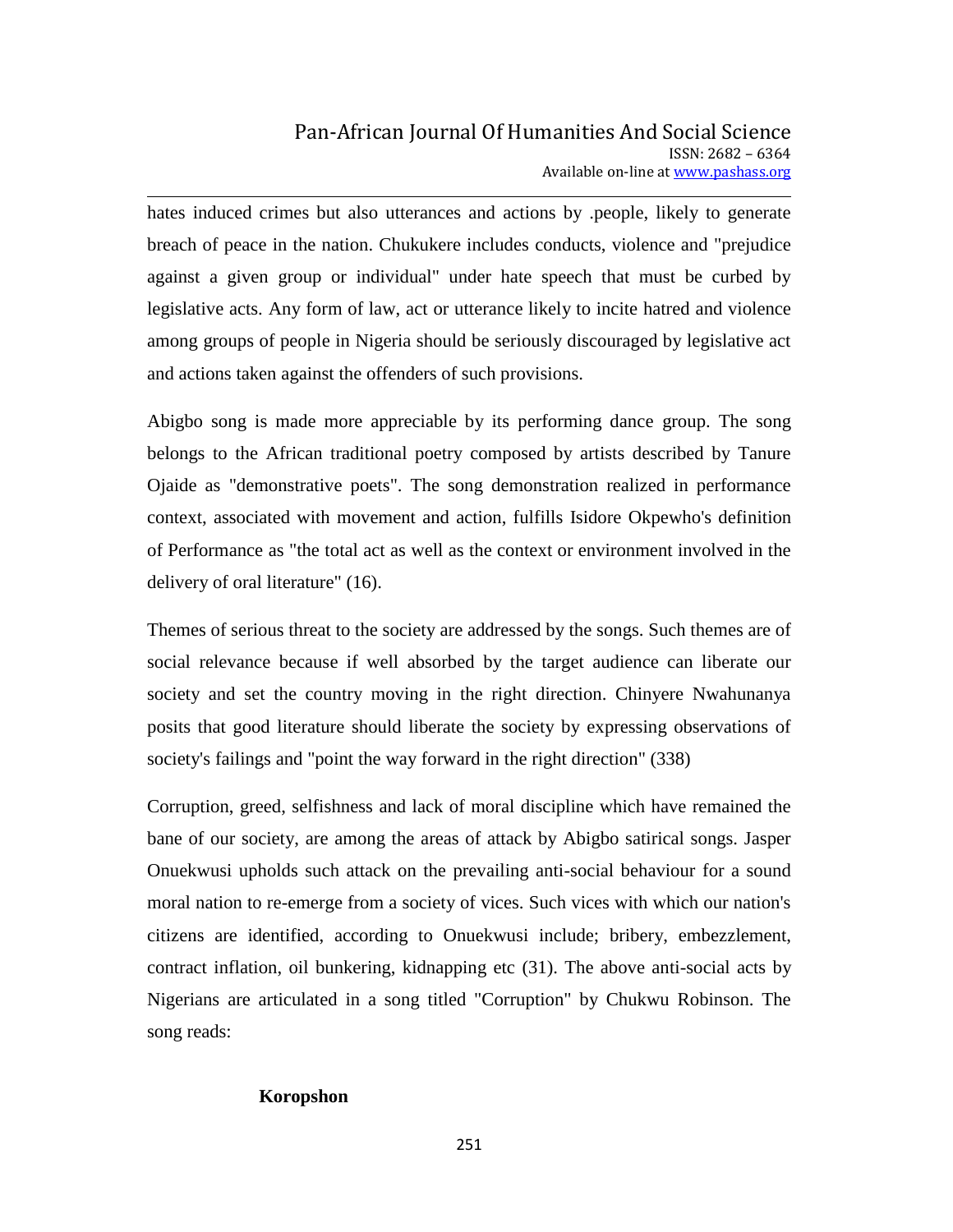# Pan-African Journal Of Humanities And Social Science

ISSN: 2682 – 6364 Available on-line at www.pashass.org

| Enwere okwu di mkpa anyi na-ekwu<br>Ajuo ya na kweshon ya aka mma |
|-------------------------------------------------------------------|
| Ihe a akpowa koropshon o wu gini?                                 |
| O bu madu dika anyi bu?                                           |
| Ka O bu oria loro alo?                                            |
| A ya ji Naijria adila mma                                         |
| Zaanu m kweshon mu alawa                                          |
| Onye gara Mahadum si ya amaa ya                                   |
| Govmenti AIDS na koropshon ole ka mma?                            |
| AIDS wu ishi kote ebu ya agbaa ya                                 |
| Ma koropshon ji onye ozo                                          |
| Mere otutu madu anwuchuo onwu                                     |
| Uzo shi porakot gaa Enugwu no na bojet afo nille                  |
| O bu koropshon kpatara ya                                         |
| Ndi nkuzi na ndi Oru ahuike kwusiri oru                           |
| Fek drog egbuolo otutu madu                                       |
| Ihe koropshon mega ka nku                                         |
| Enwekwara onye Sineto, Jooji, Govano achuru n"oru                 |
| Koropshon churu ha n'oru                                          |
| Ha gaa na Penshon, NNPC, Avieshon fond ha ezuru                   |
| Ndi kwoga ugboala bege akwa                                       |
| Polis kuziiri ndi ami naga ego                                    |
| Ochichi firm uka n'oge mbu                                        |
|                                                                   |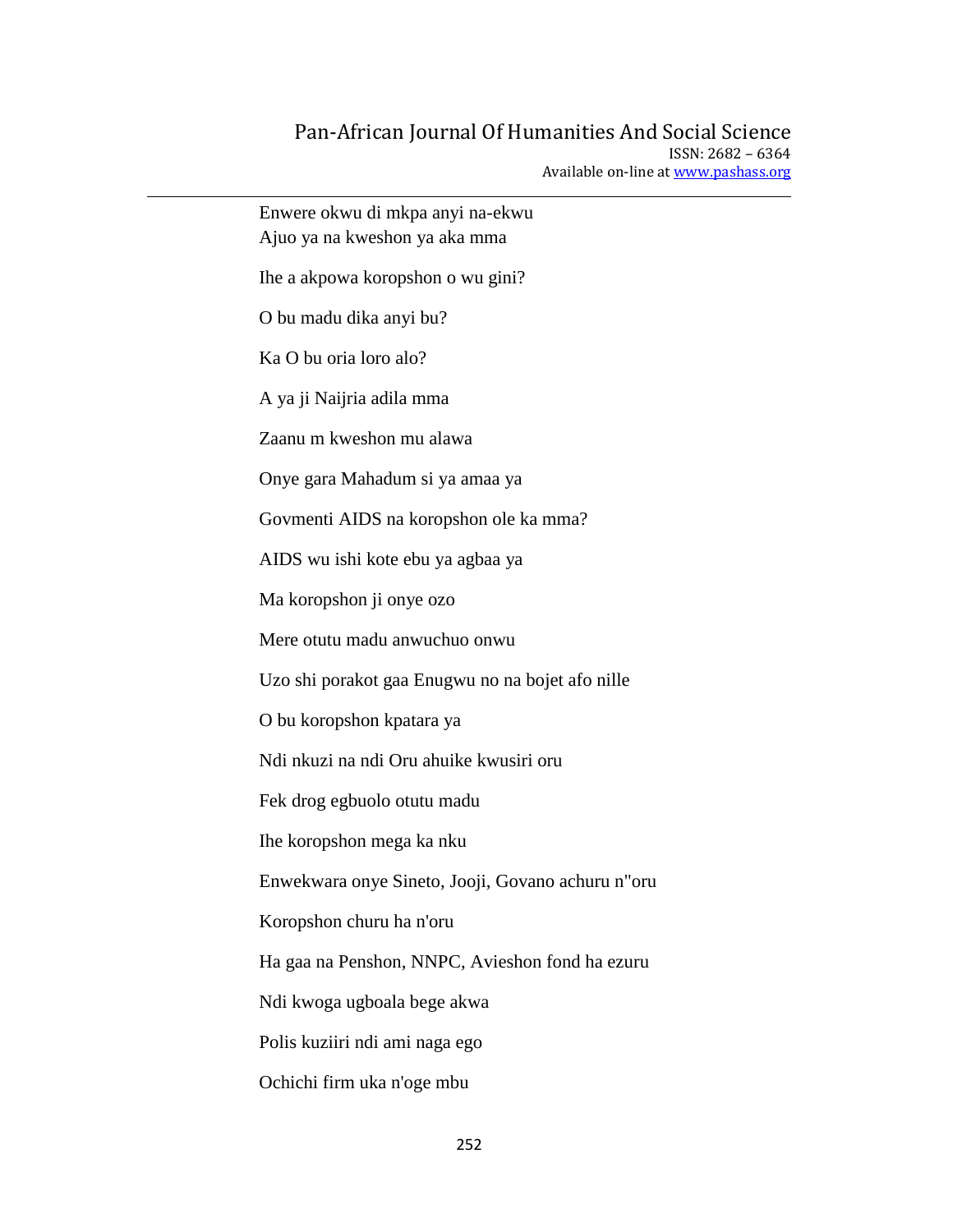Jukwaa Go wan na Ojukwu

Ebiwalaha Votu aloghata

Ndi ji koropshon mere uwe.

### **Translation**

#### **Corruption**

There is an important word we are talking about It is better when asked as a question What is this thing called 'corruption? Is it human being as we are? Or a sickness that has come to us? It is responsible for Nigeria's ugly situation Answer my question for me to go University graduate says he does not know it Government, AIDS and corruption which is better? AIDS only kills one that contracts it But corruption in another person Caused the premature death of many people The Port Harcourt Enugu expressed road appears in budget every year This is caused by corruption. Teachers and Nurses are always on strike Fake drugs have caused sudden death of many people The consequences of corruption are enormous. There is a Senator, a Judge, a governor dismissed from service.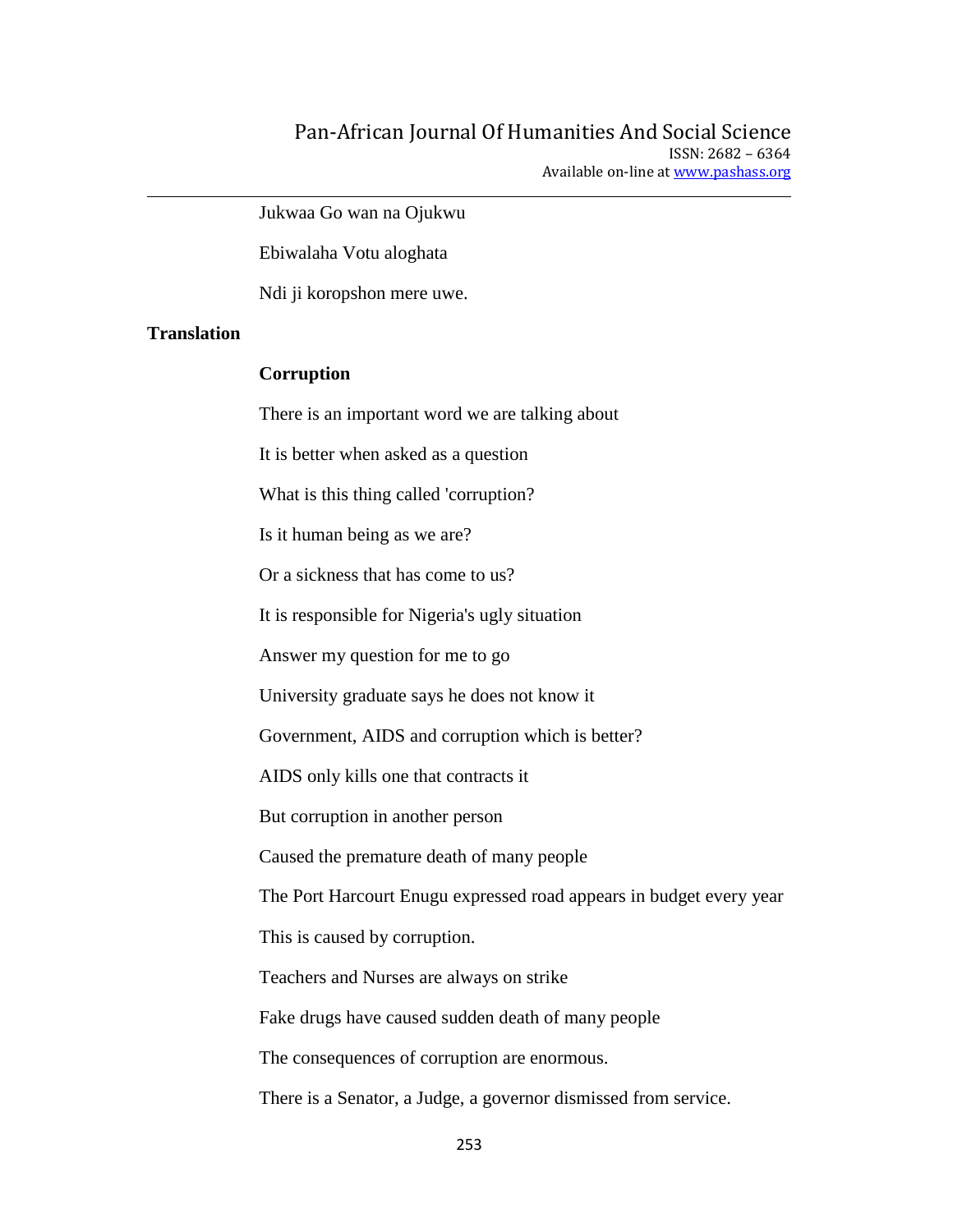They are dismissed because of corruption. They stole from Penson, NNPC and Aviation funds Vehicle drivers are crying Police taught the Army to collect money Leadership has generated a serious case in Nigeria in the past. Ask Gowon and Ojukwu about this. They are coming back, printing voting cards

Those wearing corruption as dress.

The artist states in the above song that corruption in our country, Nigeria is more dreaded than AIDS disease because the corrupt practices of Nigerian citizens have left the people and nation in a worse situation than AIDS has done. In his "There was a Country", Chinua Achebe identifies Nigerians plagued by home enemy which includes indiscipline and corruption found in the ruling class (234). He notes his disappointment and frustration in politics where he found majority of the politicians to be, for their "selfish advancement". (244). The song establishes its point on the ugly situation which corrupt practices by people in different fields of life in Nigeria have left the people and nation, giving clear instances of such. The song mentions different categories of people in different areas whose involvements in corrupt practices have collectively plunged our nation into the current social and economic mess in which it is.

Involvement in corruption is seen in road contracts which are not executed or completed because the approved fund for such was embezzled or diverted to another project for selfish interests of some government officials. Incessant strikes are embarked on by civil servants for non-payment of salaries because the money meant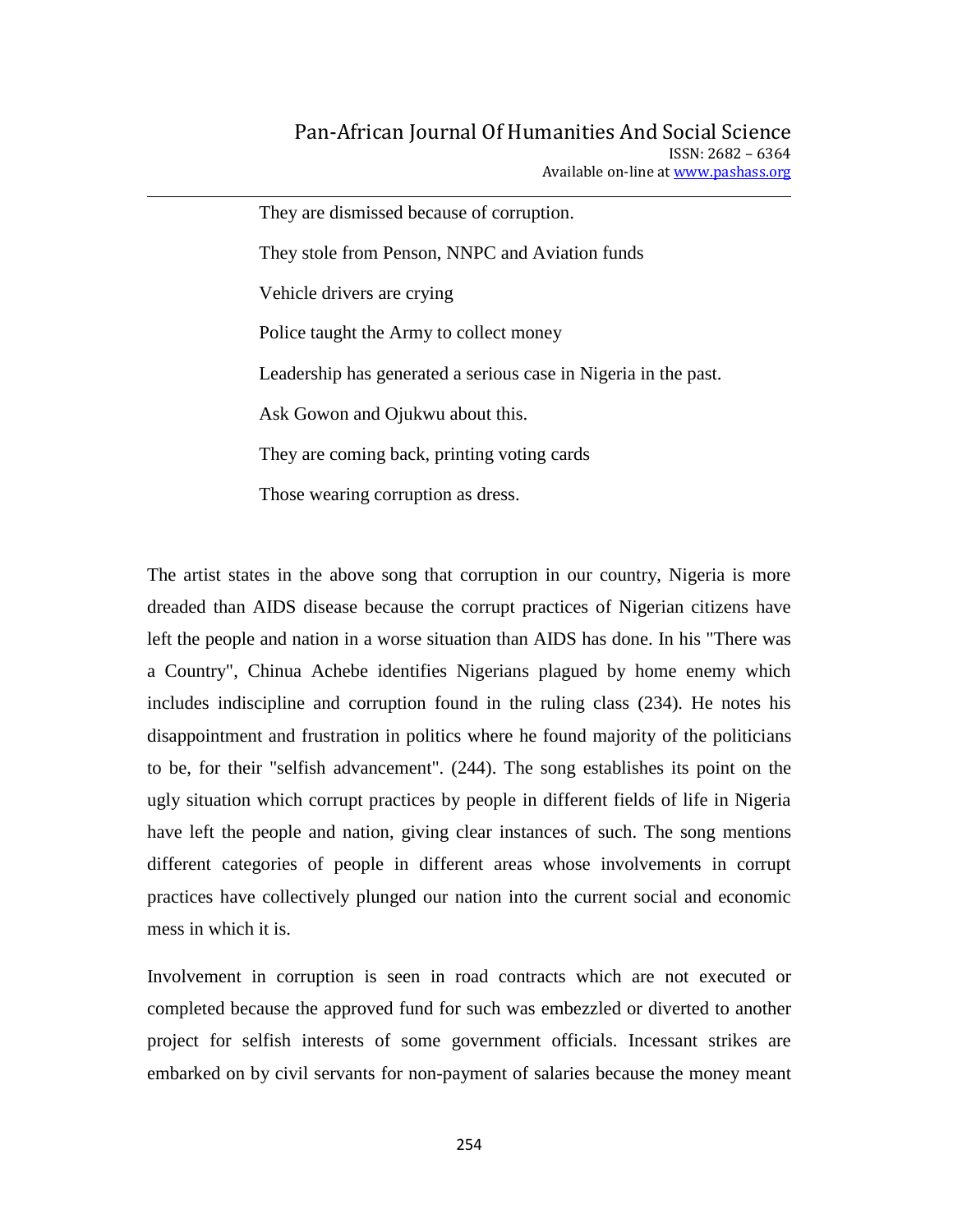for such is misused by the authorities in control. Pensioners die of hunger and sickness because they are not paid their pension to take care of themselves.

National Assembly Members, Governors, NNPC, Aviation and Pension fund officials, and even High Court Judges are identified in the song, among those dismissed from offices for corrupt practices identified with them. The police and Army are not out of the corruption scene where they unlawfully demand and collect money from motorists, some of whom lost their lives from police and army gun-shots for refusing to give them money. The song advises us to beware of politicians who wear corruption as clothes when they come again for election. It warns politicians to learn from Ojukwu and Gowon, the destruction done to Nigeria by the Nigerian Biafran war of July 1967 to January 1970 which was caused by the struggle for leadership in Nigeria.

Albert B. Lord captures the singer as one who accumulates materials for his themes to enrich his art. Lord sees the singer as an artist who never stops to gather, recombine and reshape "formulas and themes" in order to come to perfection in his art of singing (26). The artists in this discourse gather the materials that inform themes of their songs from the religious, social, political and economic trends in the country. The themes of the songs are not far fetched from what is obtainable in our society. The artist's compositions are enriched by materials gleaned from the locality.

In another song, "Ndi anyi tuuru votu kuru anyi ahia" - "we suffered a loss from those we voted for by Donatus Anyanwu," the satirist expresses the masses' regret for having voted the ruling politicians into office because the latter never fulfilled their pre-election promises to the people while in office. The social and economic conditions of the people were not better than they were before the election. The government never provided the people with good roads, water and electricity, free education, employment opportunities etc as promised earlier. The ruling politicians became self centred, used government fund to enrich themselves and never cared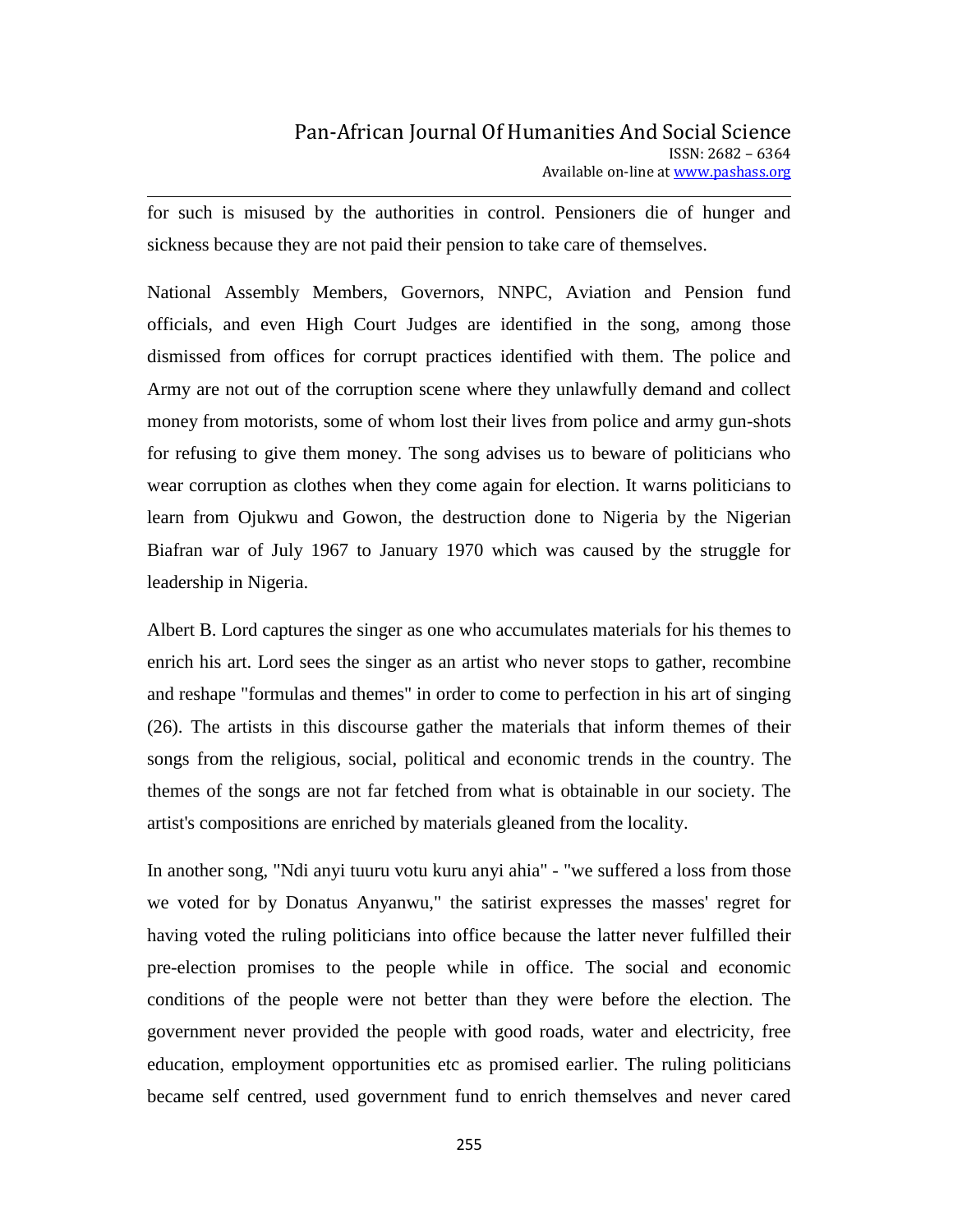about the welfare of the people. This situation makes the people regret having taken the risks involved in voting for the politicians.

### **Empirical Framework**

Ime Ikiddeh notes the power of the spoken word over the written where the former makes a greater audience than the latter (2). Thus, poetry realized as song during rendition secures and informs more target audience than those who read it in text as written poem. Ikiddeh's opinion therefore, provides and advocates for research works on cultural studies such as this study on Abigbo traditional cultural group. Abigbo educates and inform the people through the spoken word in song rendition.

Meki Nzewi strongly asserts that "stage presentations in Nigerian theatre are structured to, sequenced by, vected through, or tripled with music and dance or styled movement" otherwise such stage presentation is alien to Nigeria (433). Agbigbo as traditional music performing group educating people through music and song fits well in the scheme of Nigerian theatre described by Nzewi. Echezona Ifejirika upholds any literary work which "praise and preserves the continent's cultural heritage" (500). Abigbo traditional music group performs such literary works of Mbaise Igbo heritage that preserves our African continent's cultural heritage.

### **Research Methodology**

This study is carried out using the fieldwork method of data collection of facts. This was done through making personal contacts with resource persons. Personal interviews with people, discussion, analysis of facts, listening to songs, question and answer techniques, story telling, explanation, text reading and conclusion are strategies for facts collection used in this work. Kola nut and cash presentations to those interviewed were also made by the researcher.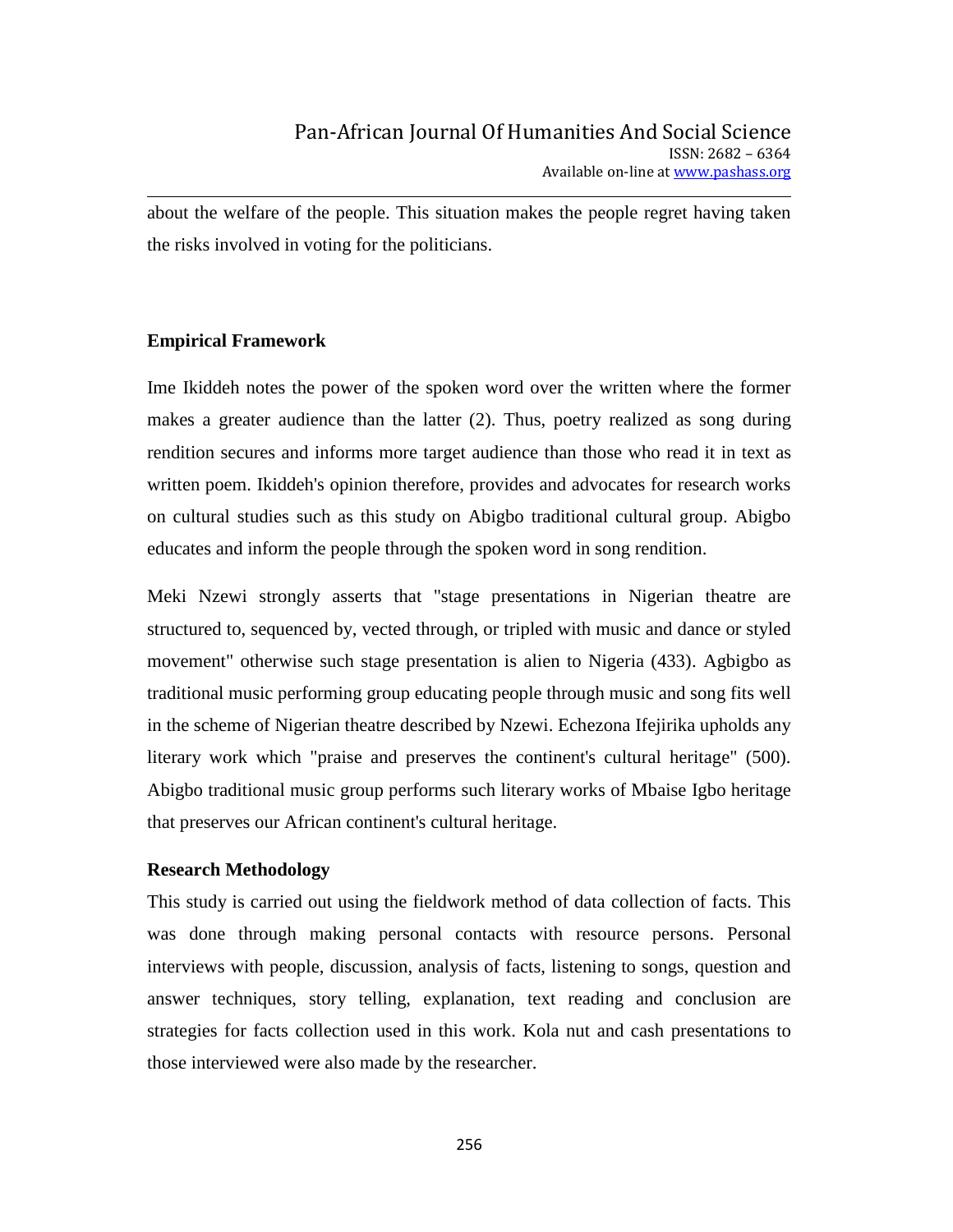### **Analysis, Discussion and Conclusion**

M.A.R Habib posits that the heart of literary discourse rests on the social, political and economic life of the people. He asserts, "Literature and criticism cannot be insulated from their political, social and economic frame works" (285). The song condemns the ugly social, political and economic condition which the elected politicians in government place the people that empowered them. The satiric songs are social, political, economic and religious commentaries on the life and activities of the people.

All people in government and other leadership positions have moral, social and religious obligations to fulfill before the people and the society. Any person in this cadre who acts in defiance of the above stated must expect the wrath of God. Oladele Taiwo echoes this fact when he avers that "any moral defiance is looked upon as a religious defiance" (131). This song questions the moral and spiritual justification for those in leadership position who place their personal interests before that of the public who they are empowered to serve. "Ndi anyi tuuru votu kuru ami ahia" is a swipe at the contemporary Nigerian and by extension African politicians in governance.

Abigbo songs belong to "the poetry of revolution" Oladele Taiwo sees revolutionary poetry as one that is new in both form and content and "springs from the life of the people". Such poetry he further says has cultural significance (84). The songs point to the major trends that have become topical issues in our nation. Examining literary work from the "social perspective", Ann Dobie explains moment of the artist's experience as not the writer's personal influence of his life in his work but influence of those things governing the literary age of the writing (15). Corruption, problems of ethnicity and religion are topical issues in our Nigerian nation which our songs for study address.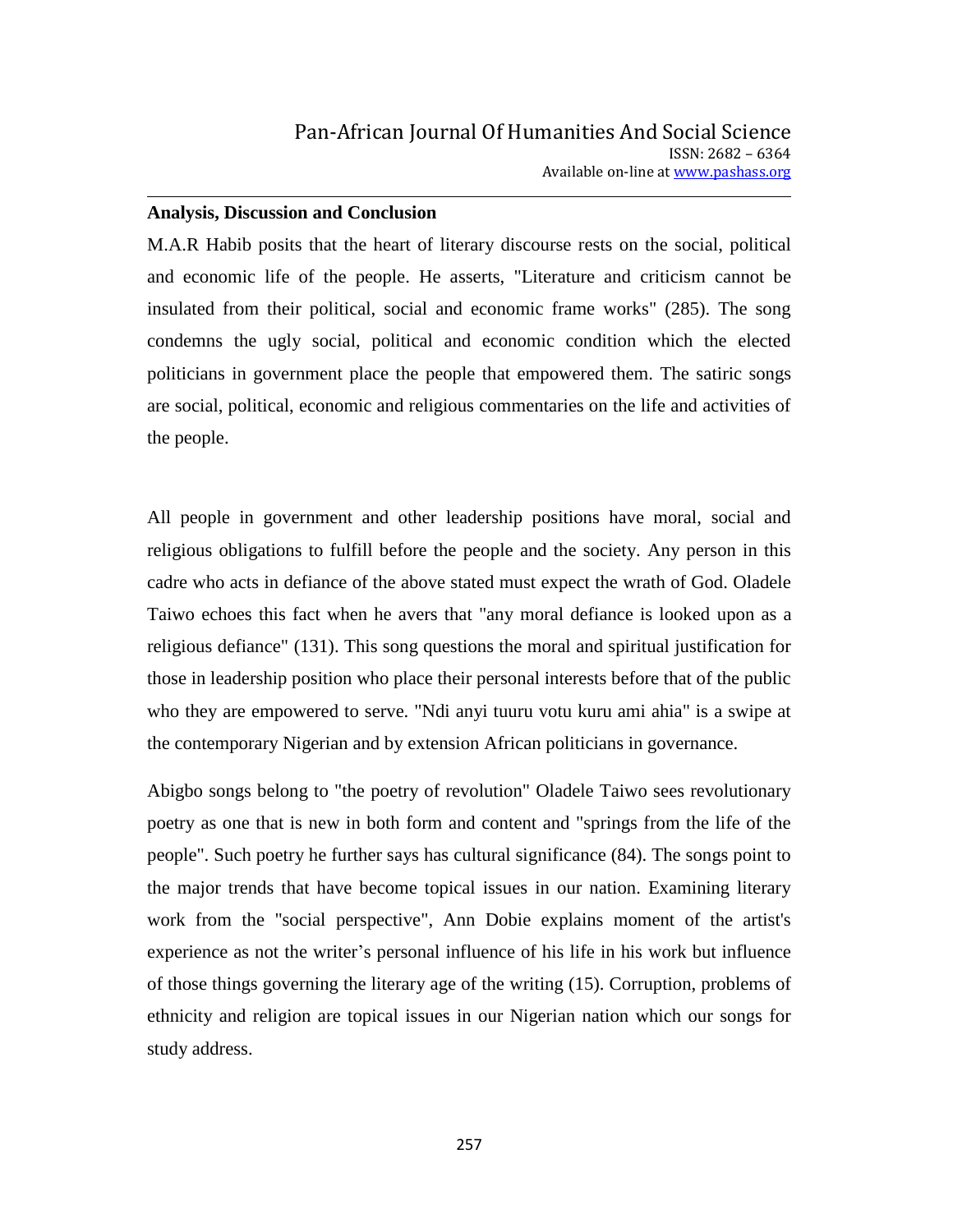Peter Emuejevoke Omoko cites Ojaide (2009:53) noting that song poetry as a matter of fact has to be original and strong. Ojaide asserts that rich figures of speech of the language of the writing such as proverbs, parables and idioms must be in the writing of the song to reinforce the theme. Omoko affirms the above view of Ojaide as what all practitioners of art have in mind in their composition process and such "forms the kernel of the poetics". Abigbo artists show the originality of their art through their artistic weaving of the Igbo proverbs and idioms into their song and thus reflect the Igbo language speech tradition. The application of this speech art helps to adorn and enrich the rendition to the public as we have in the following lines of the song:

Onye ji ihe ojoo akwu ugwo ihe oma

Ya ralcwaa nnu o ga isa ya afo

I si mu na gi bu enyi

Mana I ji abali akpoga nwunye m.

Emenyonu extends Ojaide's assertion on the originality of song poetry with figures of speech when he avers that use of proverbs and riddles by practitioners of art Inculcate logic in the listeners. He remarks that experienced practitioners with language adorned with "imagery, folk idiom and witticisms" impact the knowledge of "good speaking habits" in the audience (3). The artists of this study are poets of Igbo literature which makes use of Igbo folklore including the proverbs and idioms used to enrich the language of their song. Rems Umeasiegbu identifies Chinua Achebe as an exceptional literary scholar that used the proverb of the Igbo folklore "on a functional literary perspective" (65). The oral artists of the songs in this study make use of Igbo proverbs and idioms. By so doing they toe Achebe's footsteps in setting right the "centuries of damage and black mail" done to Africa and her culture, by the Europeans as observed by Umueasiegbu in Achebe's works.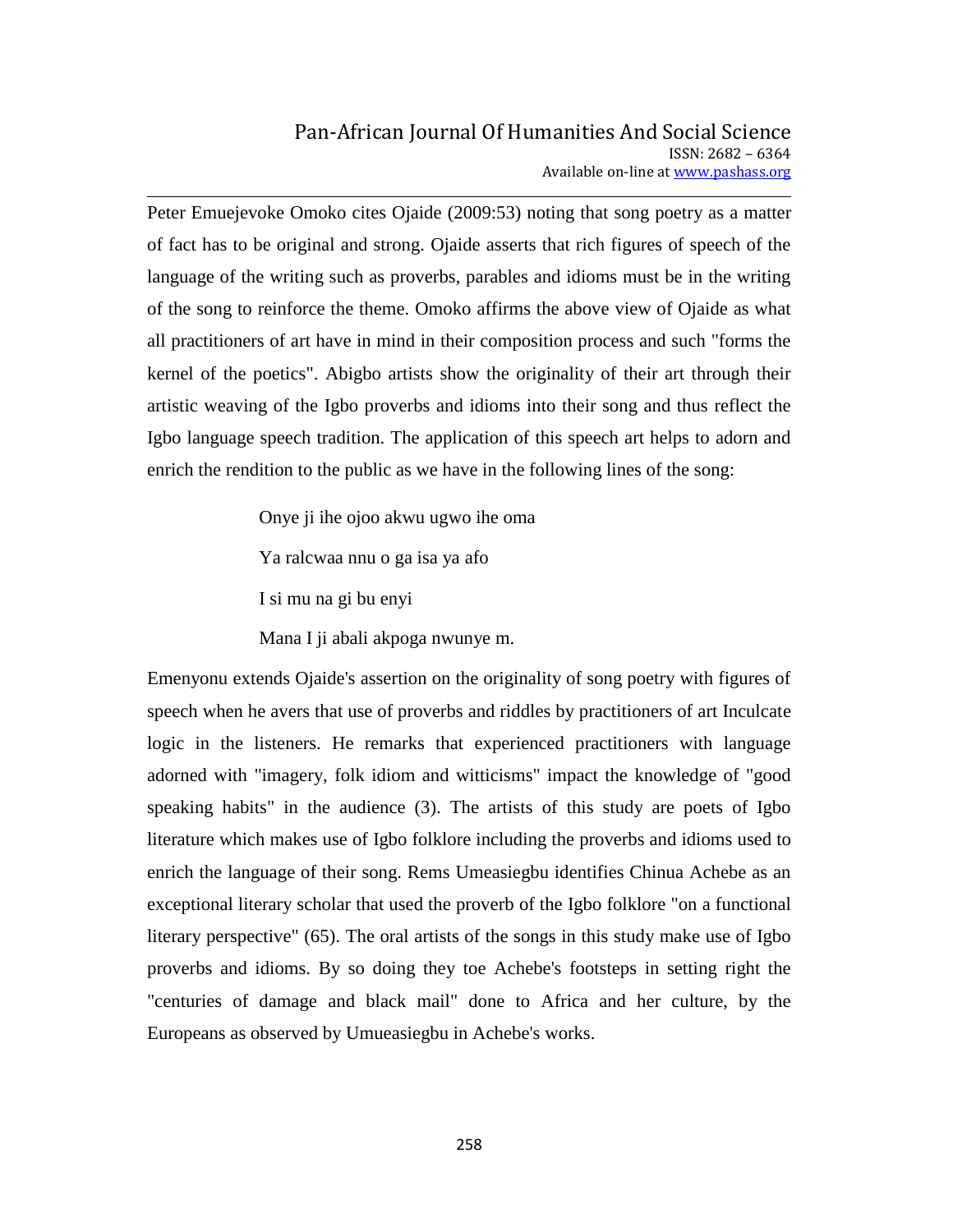Kaalu Igirigiri in Chukwuma Azuonye (1990) asserts that his renditions are not only "from the old heroic songs" but also from his newly created songs on the events of the then period. Kaalu, according to Azuonye, states his ability to sing new songs never heard before by anybody in Ohafia (50). The artists of the songs for this study render not only traditionally inherited old songs, but also new songs of their own composition based on the day to day happenings in the society. The songs on corruption, disappointment with the elected politicians in governance and the destruction of a given people's lives and property by another people in the same country testify to the above fact. The renditions by Abigbo group match the artists with Kaalu Igirigiri of Ohafia as ideal creative oral artists.

Abigbo songs call for situations that will encourage peace and mutual understanding among citizens of the country. The traditional artist's prayer for "peace" in our nation as we note in one of the songs is equally emphasized by the English music artists as well. Such artists include lyke Peters who, in his song titled "Let's have peace", calls for 'peace' in our society where he pleads with all and sundry to "stop killing, humiliation and destruction" for us to have some peace. Leopold Sedar Senghor joins in the peace seeking mission with his poem "Prayer of peace II" which calls for peace between Africa and white Europe. This is on recognition of the former's hatred for the latter who turned Africans into slaves. Senghor prays for God's peace between the two continents, to establish friendly relationship for people to benefit from one another, to justify the essence of man's existence in human society.

For Ruth Finnegan, oral poetry plays the role of newspapers among people of nonliterate society. She notes that songs may be used in commenting on matters of the moment- "for political pressure, for propaganda and to reflect and mould public opinion" and adds that political and topical function can constitute a part of poetry (272). Her observation of the age-long political role of poetry in Africa where poetry had in the past recorded political songs and poems is noteworthy. Public singing, Finnegan extends her argument, assume the place of the press, radio and publication in expressing public opinion at the local level (273).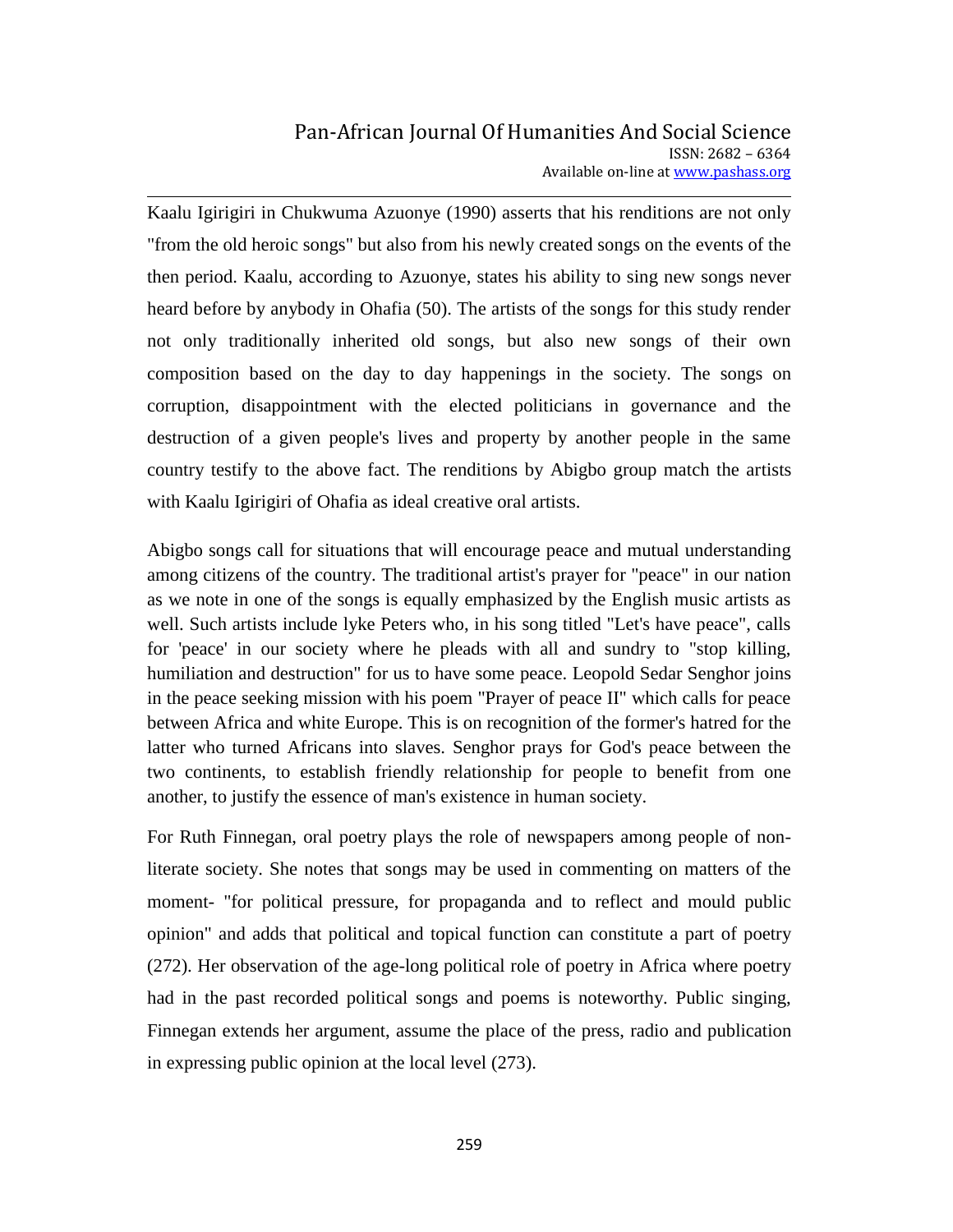Good politics, our politicians should know, is practiced with the spirit of "give and take". The Pioneers English music artists recognize this fact in their song titled "Give and take" in which they advise all including the politicians to "give a little" and "take a little" because "two lovers aim at give and take". The elected politicians therefore, owe it as a duty to reciprocate the masses' 'love' for them by voting them into power, through providing what the people need.

G.A. Heron posits that "traditional songs and stories" function as enabling means for family or community members to be out of the restraints imposed on what they say to others. He observes the singer's freedom in criticizing the conduct of other people in songs using mockery (15). Abigbo artists exploit this poetic license to criticize and condemn corrupt practices, religious short-coming of our spiritual leaders and other social ills which bedevil our society. Chukwuma Azuonye points to the traditional aesthetic quality of functional principle of evaluation of songs, in which songs are assessed in line with their manifestation on culture and society, and its individual member behaviour (48). The song of our study in this discourse manifests the religious, social and political picture of our society and depicts the individual behaviour of people within same society.

### **Conclusion**

The Abigbo Mbaise folksong stands to correct the citizens and bring the people and society to the right direction. The song draws materials from the shortcomings of our religious and secular leaders to inform its serious themes expressed in the renditions for public examination and condemnation. Ipso facto the song aspires to effecting a positive social, religious and political change in our society. The themes are of national significance for every patriotic Nigerian to appreciate. The satiric song is a veritable weapon to fight against all forms of corruption, religious shortfalls and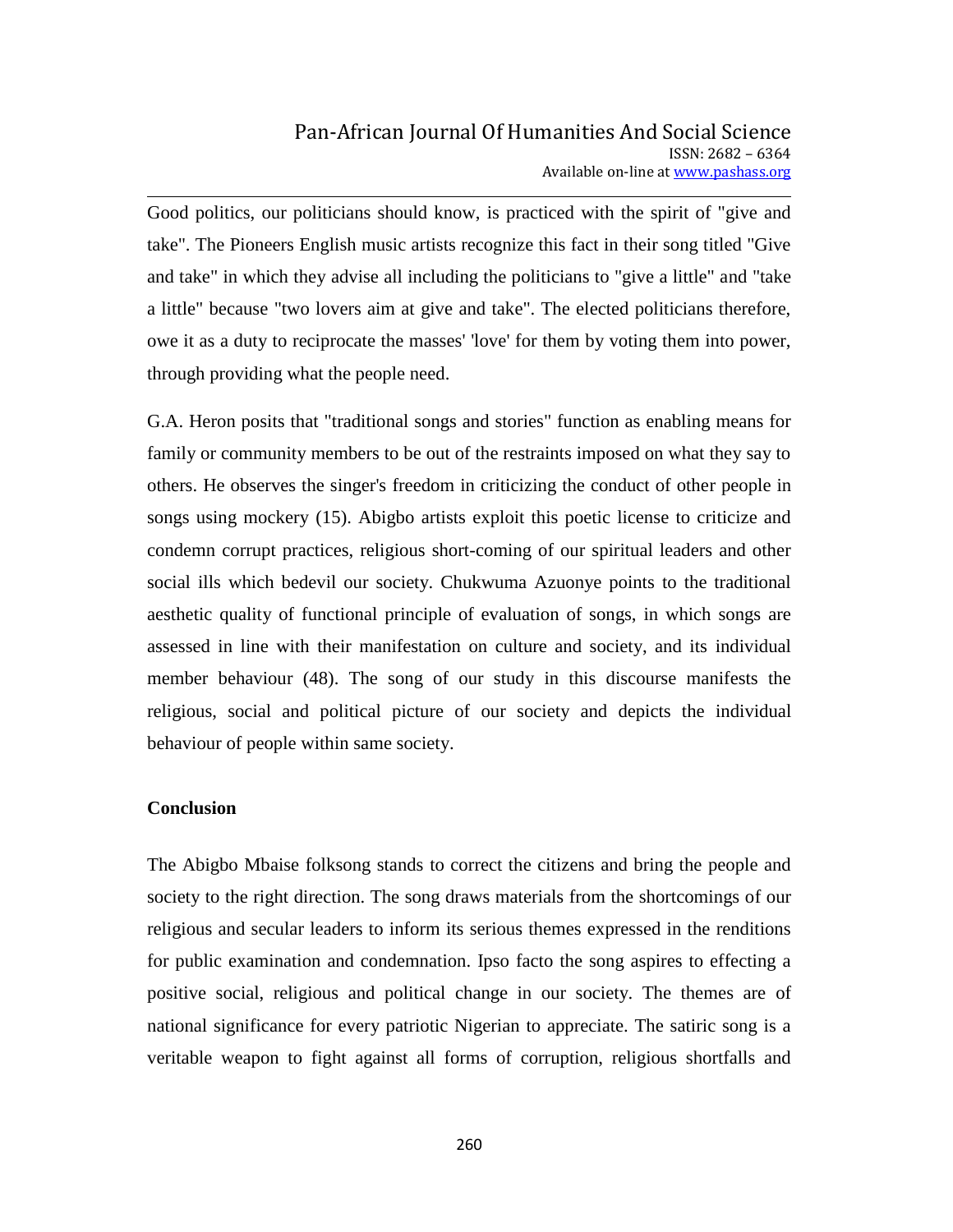social ills which plague not only its immediate community but also its extended Nigerian nation.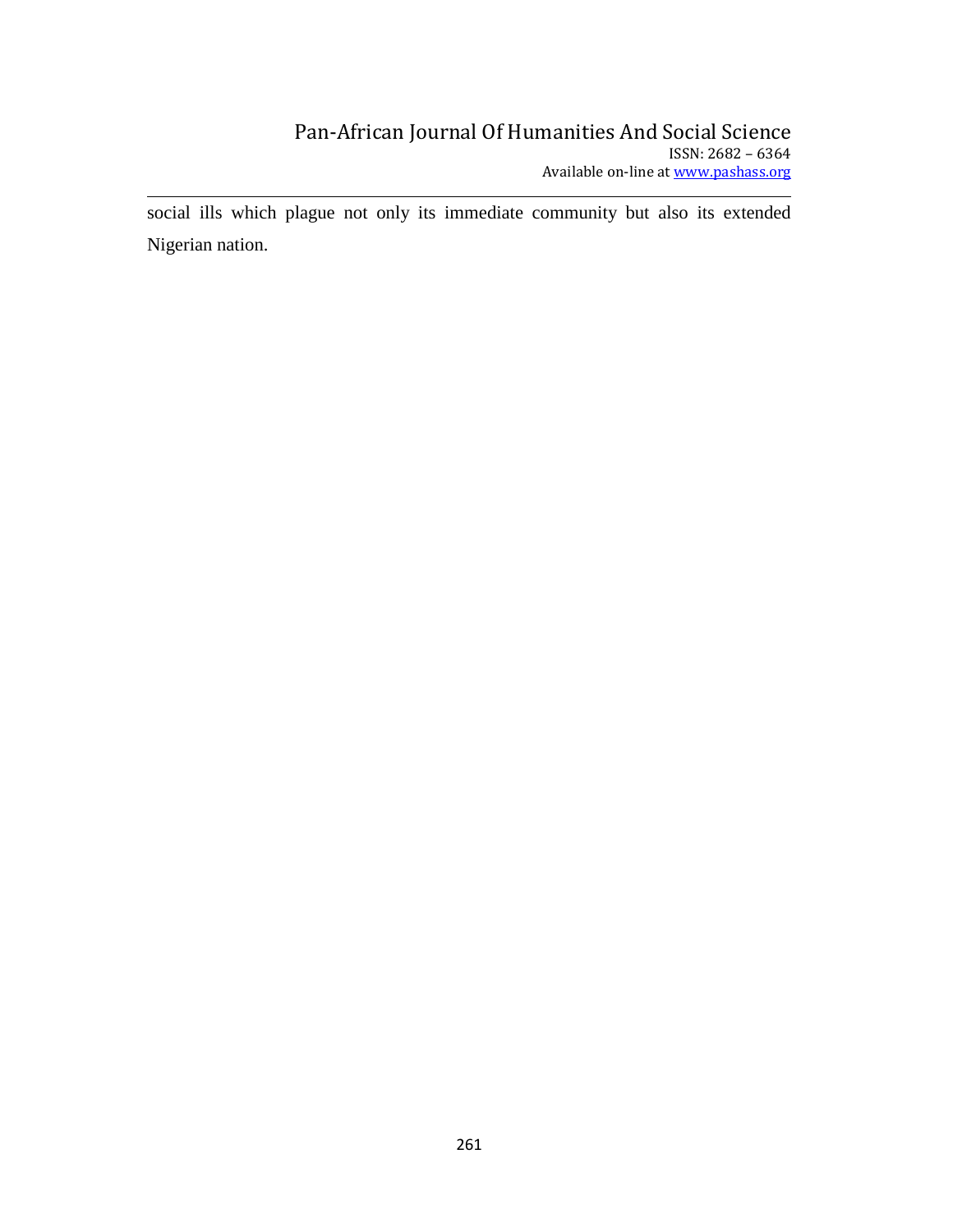### **Works Cited**

Achebe, Chinua. *An Image of Africa and The Trouble with Nigeria.* London: Penguin, 2010.

..............*There was a Country.* London: Pengun Books, 2012.

Amaechi, Ambrose, "Onye nyere Onye Egbe ujishi Oriri":-Abigbo song from Egberede

/Eziala Umunneato Mbaise, Imo State.

Anyanwu, Donatus. "Ndi anyi tuuru votu kuru anyi ahia" Onye ahia rod, Abigbo Song rom

Chokoneze Mbaise, Imo State.

Azuonye, Chukwuma. "Kaalu Igirigiri: An Ohafia Igbo Singer of Tales". *The Oral Performance in Africa.* Isidore Okpewho (Ed). Ibadan:

Spectrum Books, 1990.

42-78.

Balewa. Abubakar Tafawa. "Parliamentary Speech: Live and let Live in African, from

 Nigeria speaks, the Speeches of Alhaji Sir Abubaka Tafawa Balewa, London,

> 964" in *Two Centuries of African English.* Lalage Bown (Ed) Ibadan: Heinemann, 1981. 66-69.

Cartley, Wilfred. *Whispers from a Continent; The Literature of Contemporary Black Africa.* 

New York: Random House, 1969.

Chukwukere, Frances Ngozi. "Hate Speech, Militarization and the Role of Leaders and

 Publicists". Lead paper presented at the 2017 Conference of School of languages, Alvan Ikoku Federal College of Education, Owerri, Imo State, held,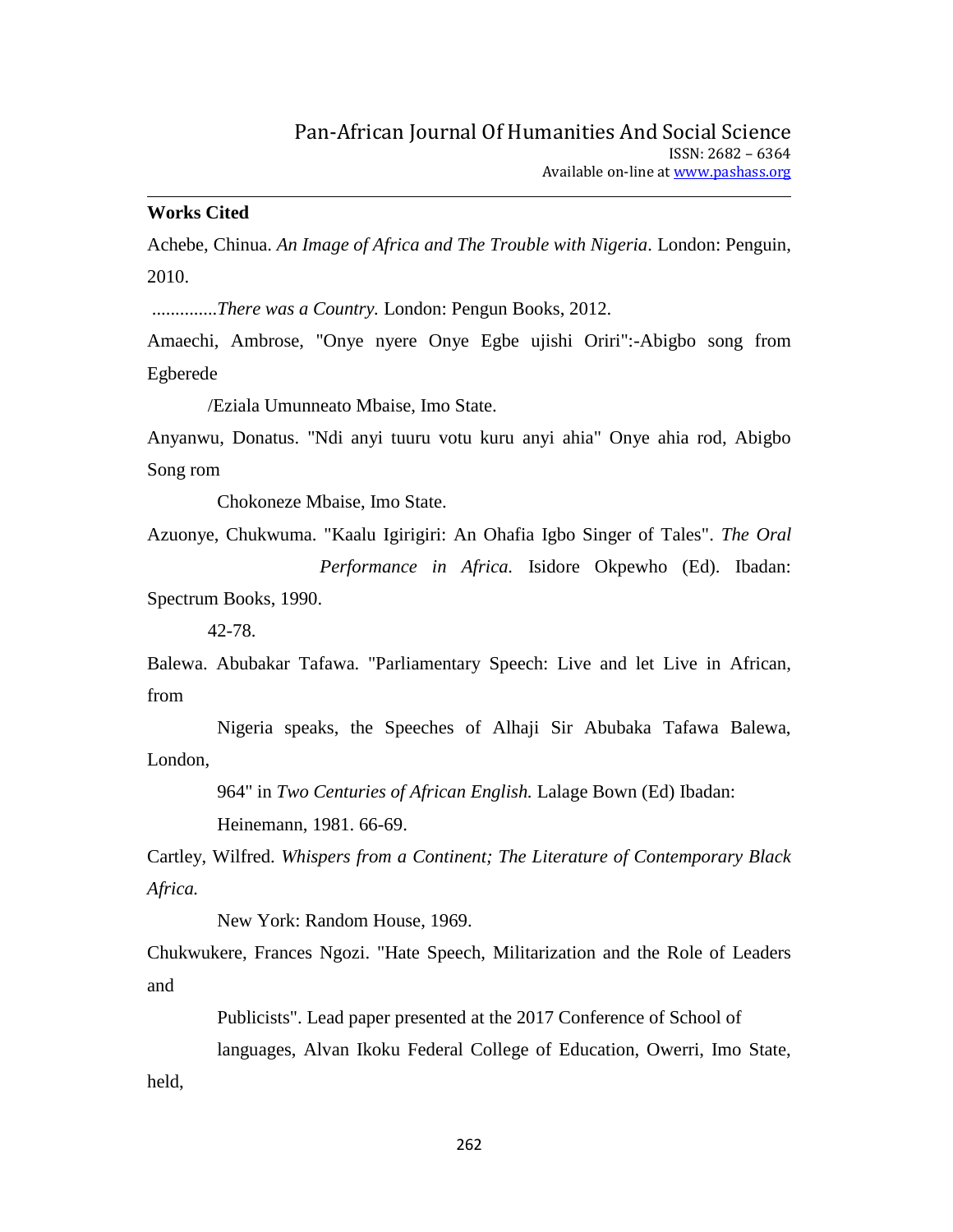$19^{th}$ -22<sup>nd</sup> September, 2017.

Chima, F.U. "Satire in Traditional African Oral Poetry: the Edda Example" in  *Ethnosensitive Dimensions of African Oral Literature -Igbo perspectives.*  Afam

Ebeogu (Ed). London: African Heritage press, 2017. 105-138.

Crossman, Ashley. "The Careful Balance of Functionalist Theory Illustration by Hugo Lin

@ 2018 Thoughtco" www.thoughtco.com. Updated, April 11, 2018.

Cuddon, J.A. *Dictionary of Literary Terms and Literary Theory.* London: Penguin, 2014.

Dallin, Leon. *Listeners Guide to Musical Understating.* Dubuque Lowa: INM.C. Brown

Co. Pub., 1970.

Dobie. Ann B. *Theory into Practice: An Introduction to Literary Criticism.* United Kingdom: Inadwoth Cengage, 2012.

Echezona, Ifejirika. "The Poetry of Bernard Dadie", a Critical Analysis. *Masterpieces of* 

> *African Literature Vol.* I. Ebele Eko (Ed). Lagos: A Mace Books/Sunbird African Media, 2014. 496-500.

Emenyonu, Ernest. *The Rise of the Igbo Novel.* Ibadan: UPL, 1978.

Ekeocha, Emmanuel. "Satire in Abigbo songs" M.A. Thesis presented to the Dept. of English and Literary Studies, Faculty of Humanities, Imo State University,

Owerri. 2012.

Ezeani, Emefiena. *In Biafra Africa Died: The Diplomatic Plot.* London: Veritas Lumen Pub.. 2014.

Finnegan, Ruth. *Oral Literature in Africa.* Ibadan: O.U.P. 1970.

Habib, M.A.R. *Literary Criticism from Plato to the Present. An Introduction:* United kingdom: Wiley Blackwell, 2011.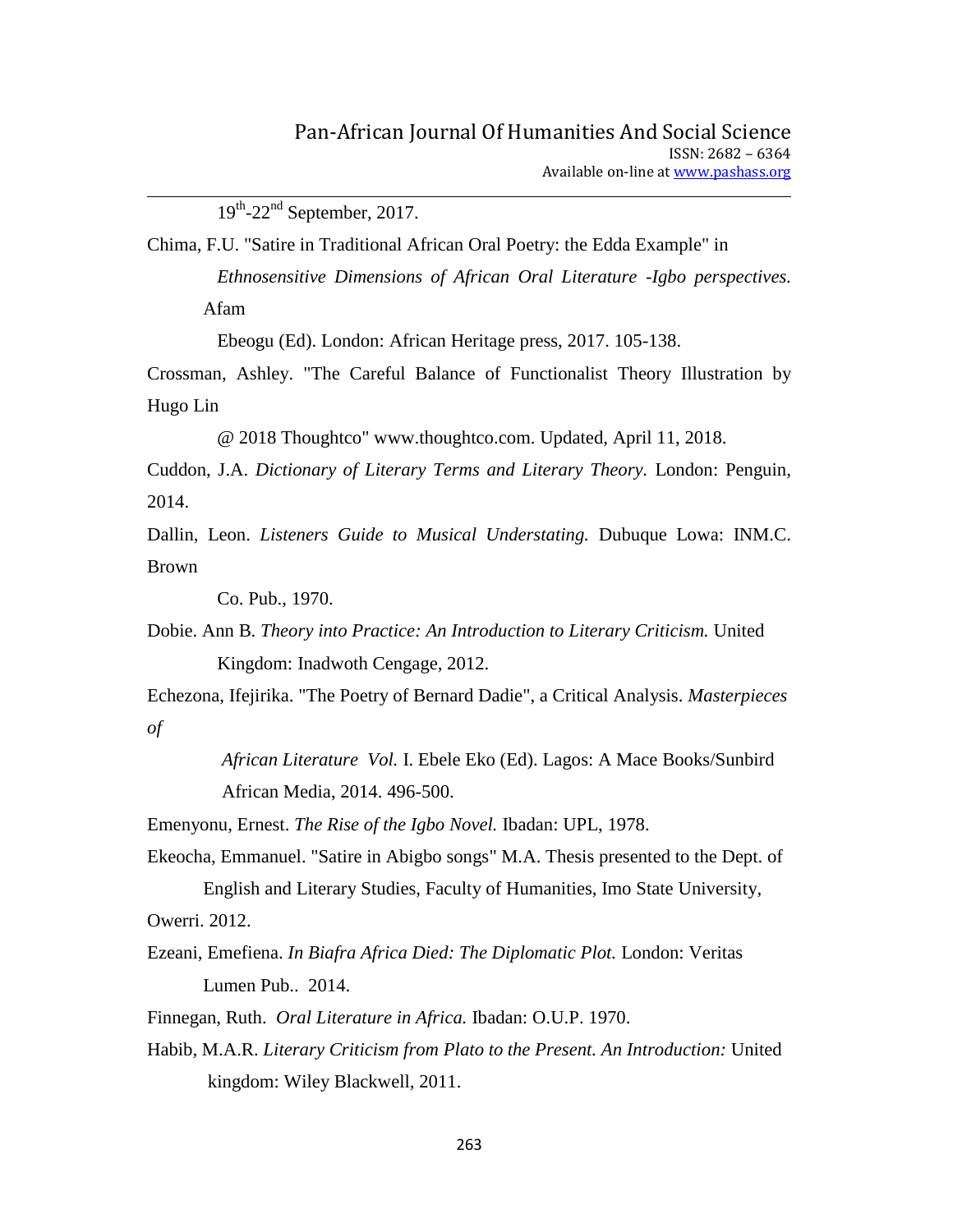Heron, C.A. "Introduction" to Okot P' Bitek's *Song of Lawino and Song of Ocol.*  London: Heinemann, 1984. 1-33.

Holman, Hugh C. *A Handbook to Literature.* New York: The Odyssey press, 1972.

Ikiddeh, Ime. "Positioning the Spoken Word". *Currents in African Literature and the*

*English Language* (CALEL). Journal of the Annual International Conference on African Literature and the English Language. Dept of English and Literary Studies University of Calabar, Nigeria Vol. 2 No: 1 May, 2004 1-9.

Lord, Albert B. *The Singer of Tales.* London: Harvard University Press, 1960.

Nwahunanya, Chinyere. *Literary Criticism, Critical Theory and Postcolonial African Literature.* Owerri: Springfield Pub., 2012.

Nzewi, Meki. "Music, Dance, Drama and the Stage in Nigeria". *Drama and Theatre in Nigeria: A Critical Source Book.* Yemi Ogunbiyi (Ed) Lagos: Nigeria Magazine, 1981.433-456.

Ojaide. Tanure. "Performance, the New African Poetry and My Poetry: a

Commentary. *Nigerian Journal of Oral Literatures.* No 2, August 2014, G.G. Darah (ed) 109-120.

Okpewho, Isidore. *African Oral Literature: Backgrounds, Character and Continuity.* Bloomington: Indiana University Press, 1992.

Omoko, Peter Emuejevoke. "Socio-biographical Study of two Urhobo Musical Maestros:

Sir Juju Debala and Udjabor Okolo". *Nigerian Journal of Oral Literatures.* No 2, August 2014. G.G. Darah (Ed) 147-173.

Onuekwusi, Jasper. *A Nation and Her Stories:* Imo State University Inaugural Lecture series No. 13. Owerri: IMSU Press June 27, 2013.

Senghor. Leopold Sedar "Prayer for Peace II" in *West African Verse* D.I. Nwoga (Ed)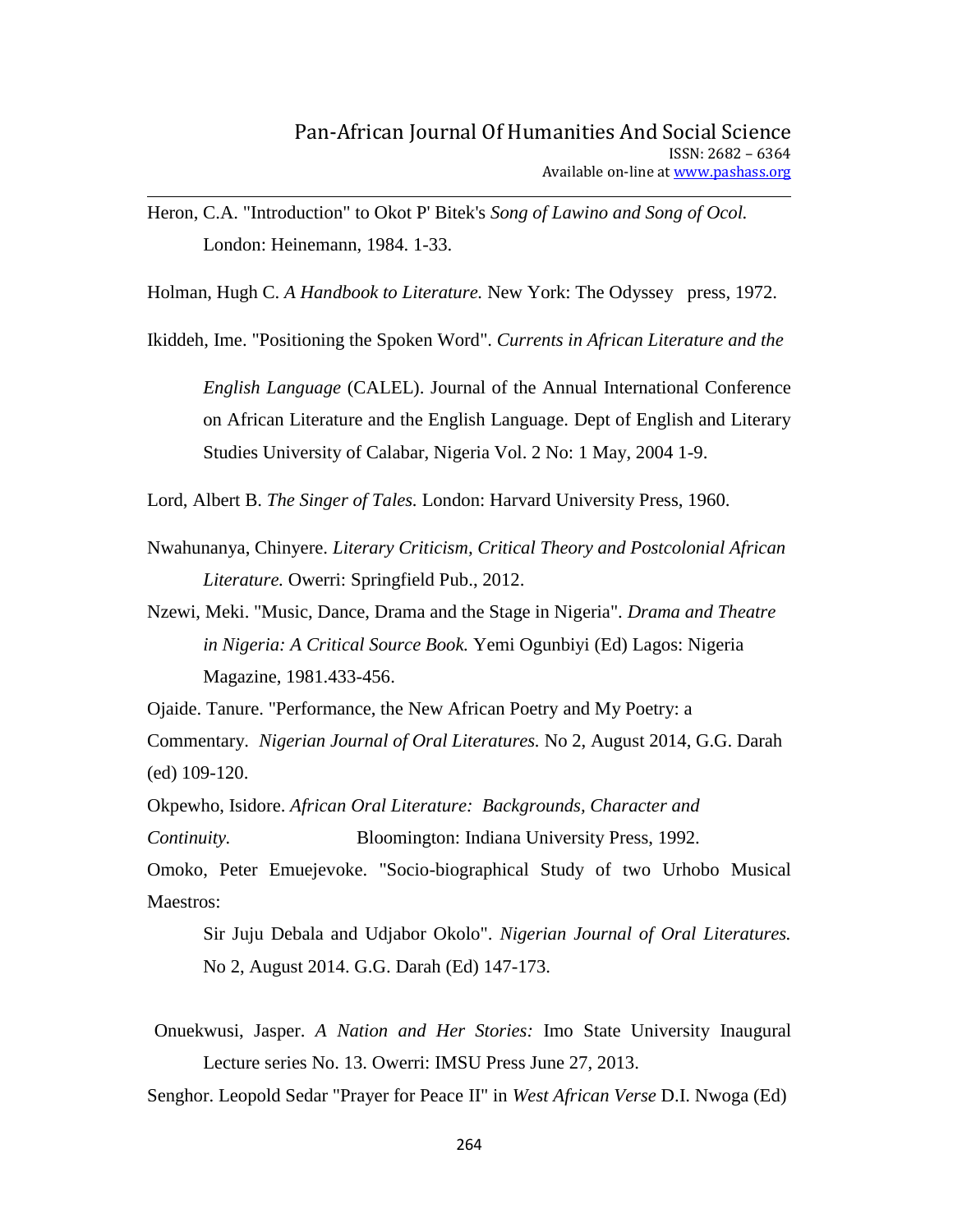Longman, 2010. 100-101.

Taiwo. Oladele. *An Introduction to West African Literature.* Lagos: Thomas Nelson, 1985.

Umeasiegbu, Rems "Igbo Proverbs- Introductory Remarks" in *Arts and Humanities*

*Quarterly.* Journal of the society for Arts and Humanities Rems N. Umeasiegbu

(Ed). Vol. 2 number 1 January 2007, 63-70.

### **Reference Book**

*The New Encyclopedia Britannica.* Vol. 23 15<sup>th</sup> ed. 1997.

### **Interviews**

| Name:                          | Dr. Robert Enyeribe Onuoha               |
|--------------------------------|------------------------------------------|
| Age:                           | 68 years                                 |
| <b>Home Address:</b>           | Egberede na Eziala, Umunneato Aut. Com.  |
|                                | Aboh Mbaise LGA                          |
| <b>Occupation:</b>             | Retired lecturer (AIFCE Owerri)          |
| Date of Interview;             | $12^{lh}$ May, 2017.                     |
| Name:                          | Mr. Linus Amadi                          |
| Age:                           | 58 years                                 |
| <b>Home Address:</b>           | Egberede na Eziala, Umunneato Aut. Com.  |
|                                | Aboh Mbaise LGA                          |
| <b>Occupation:</b><br>Owerri.) | Teaching - (Government Secondary School) |
| <b>Date of Interview:</b>      | $19^{th}$ May, 2017.                     |